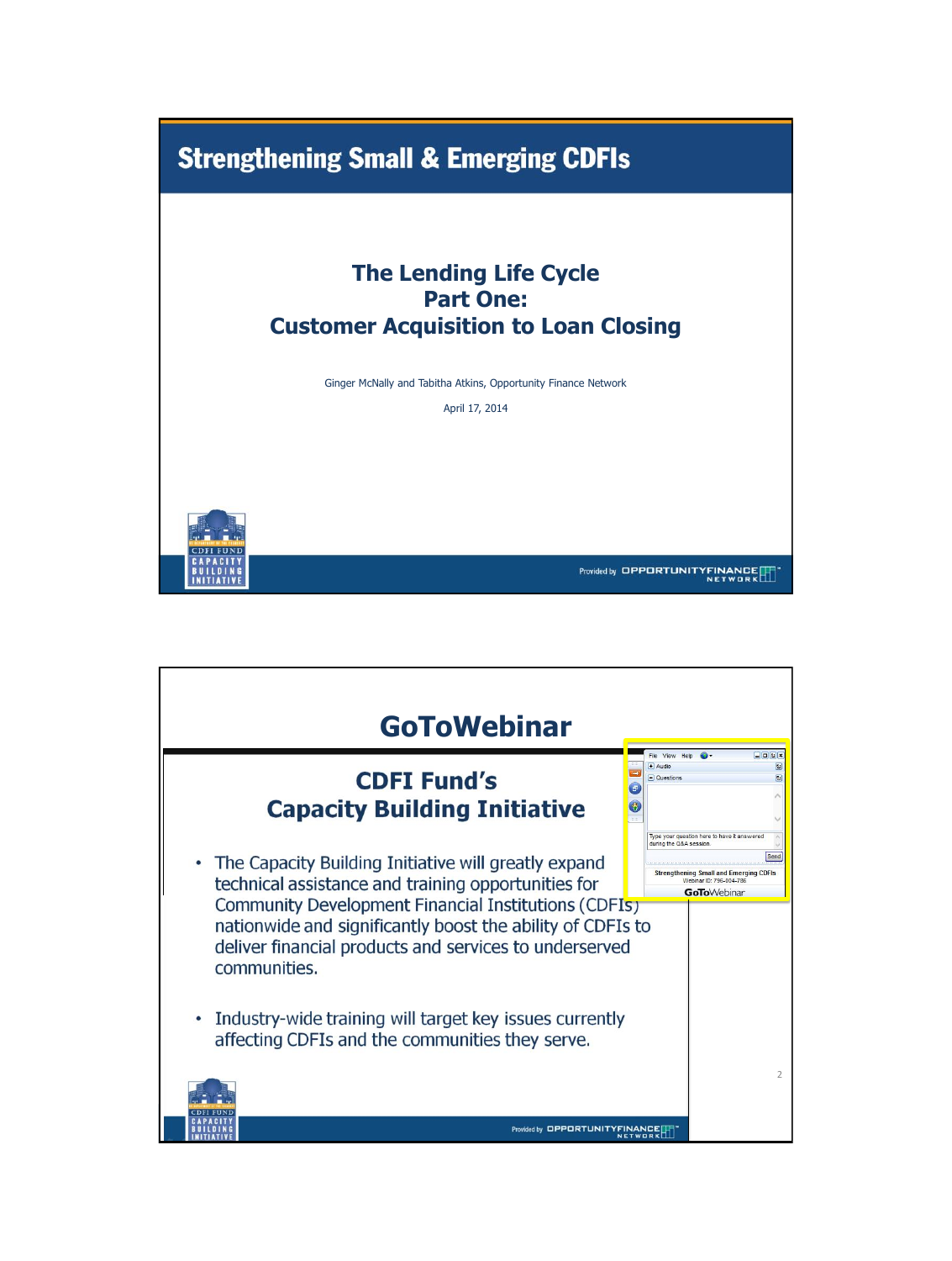

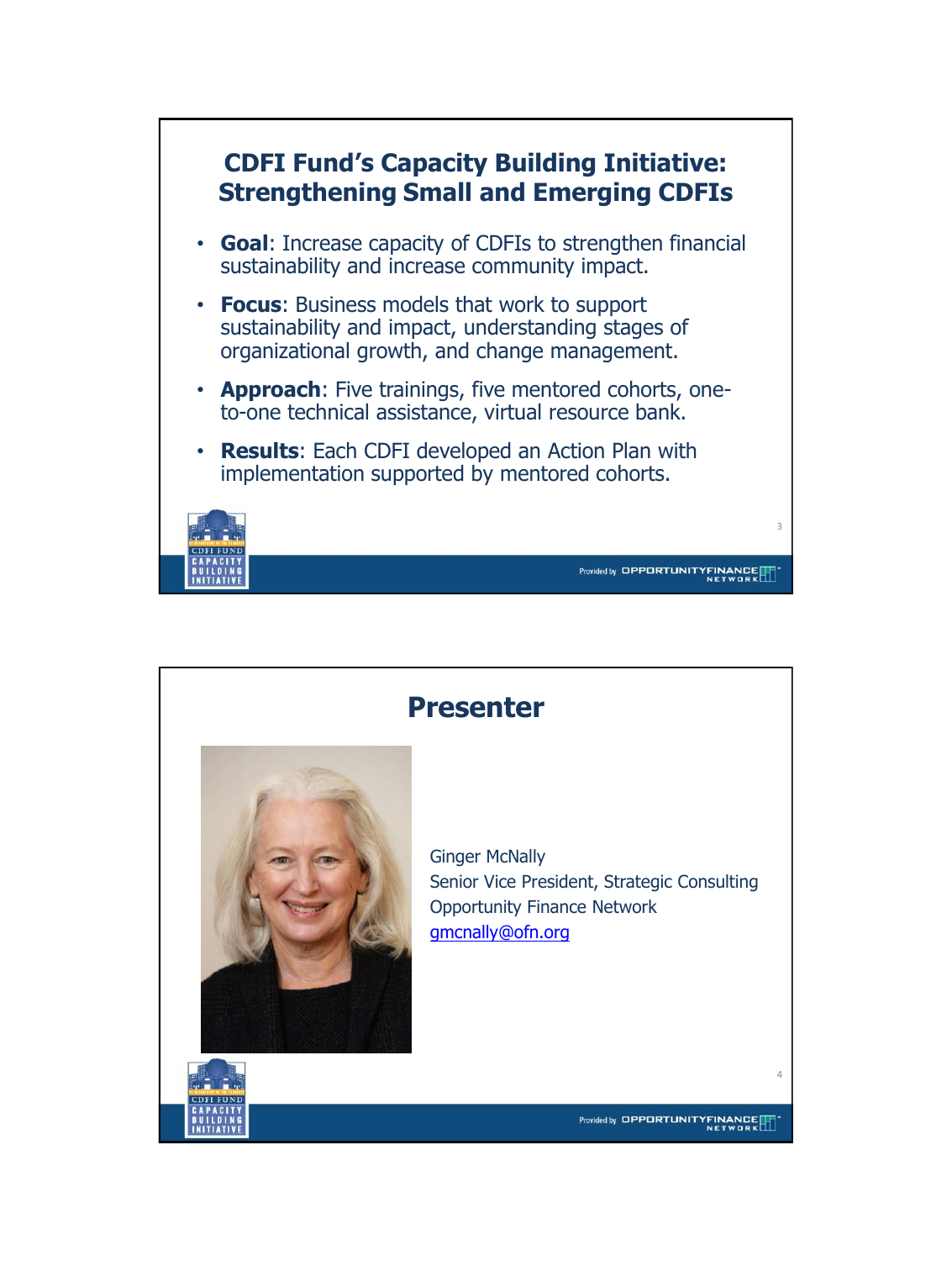### **Presenter**



Tabitha Atkins Vice President, Strategic Consulting Opportunity Finance Network [tatkins@ofn.org](mailto:tatkins@ofn.org)



Provided by OPPORTUNITYFINANCE

5

## **Strengthening Small & Emerging CDFIs**

### **The Lending Life Cycle Part One: Customer Acquisition to Loan Closing**

Ginger McNally and Tabitha Atkins, Opportunity Finance Network

April 17, 2014



Provided by OPPORTUNITYFINANCE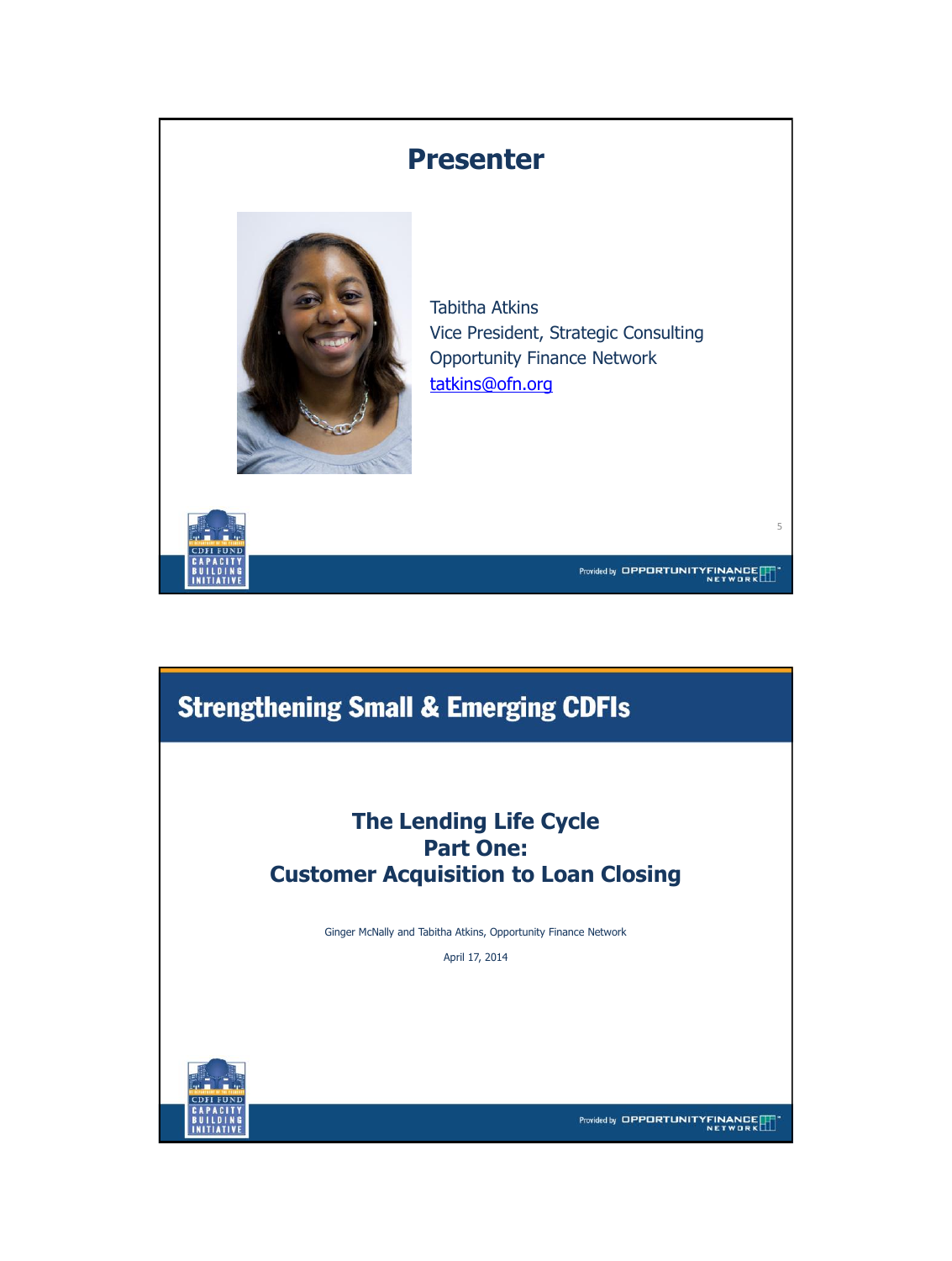

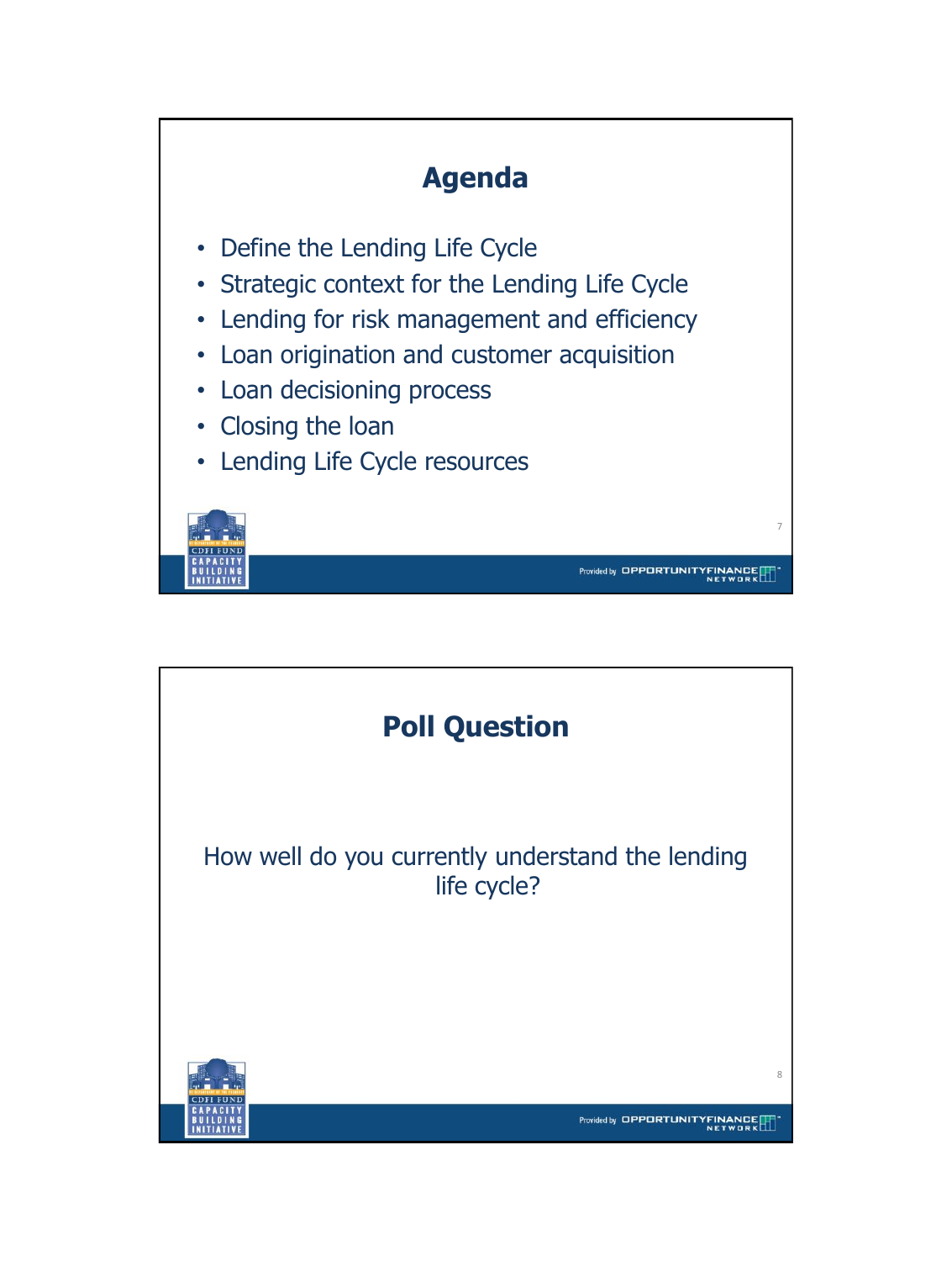

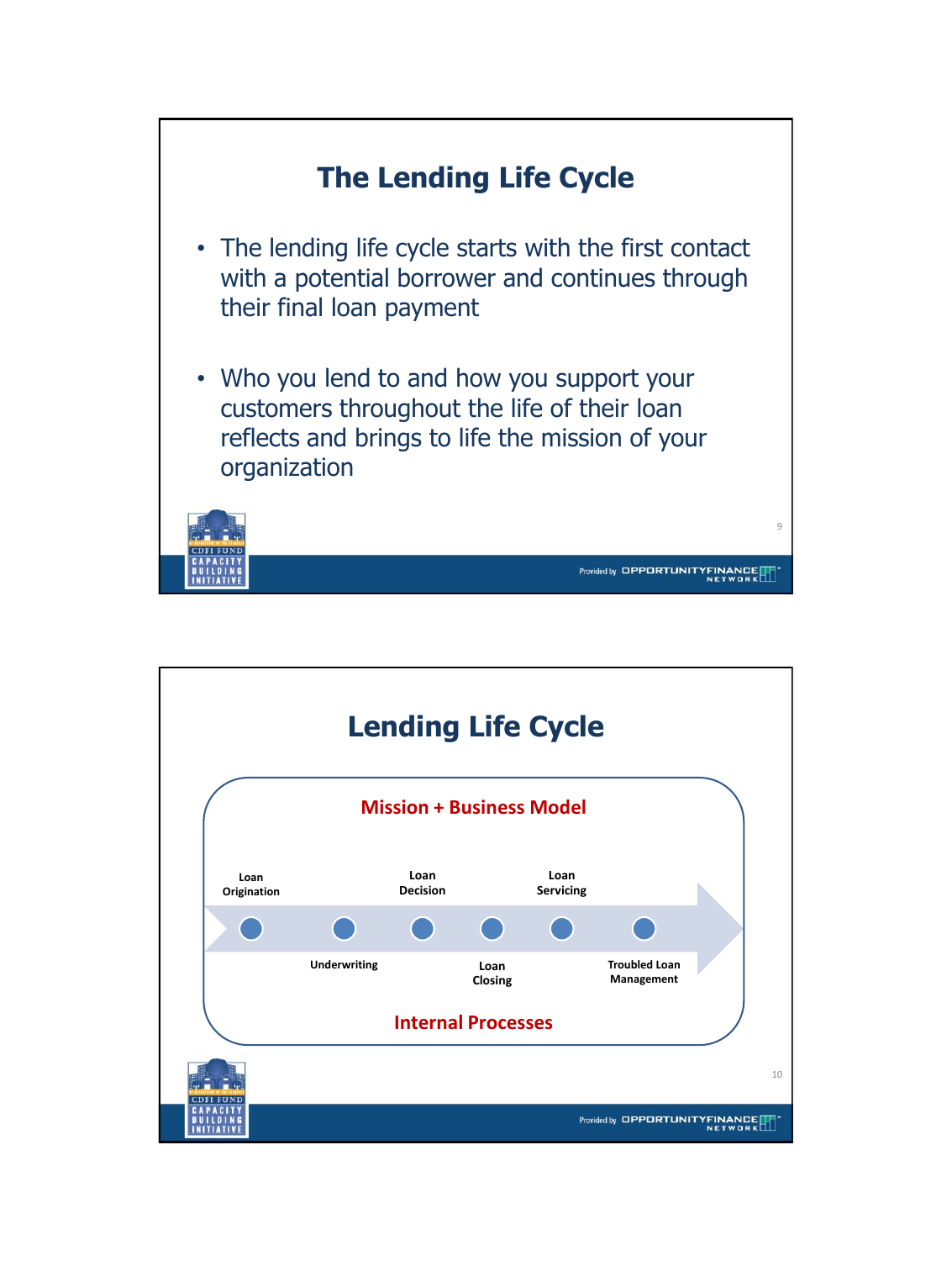

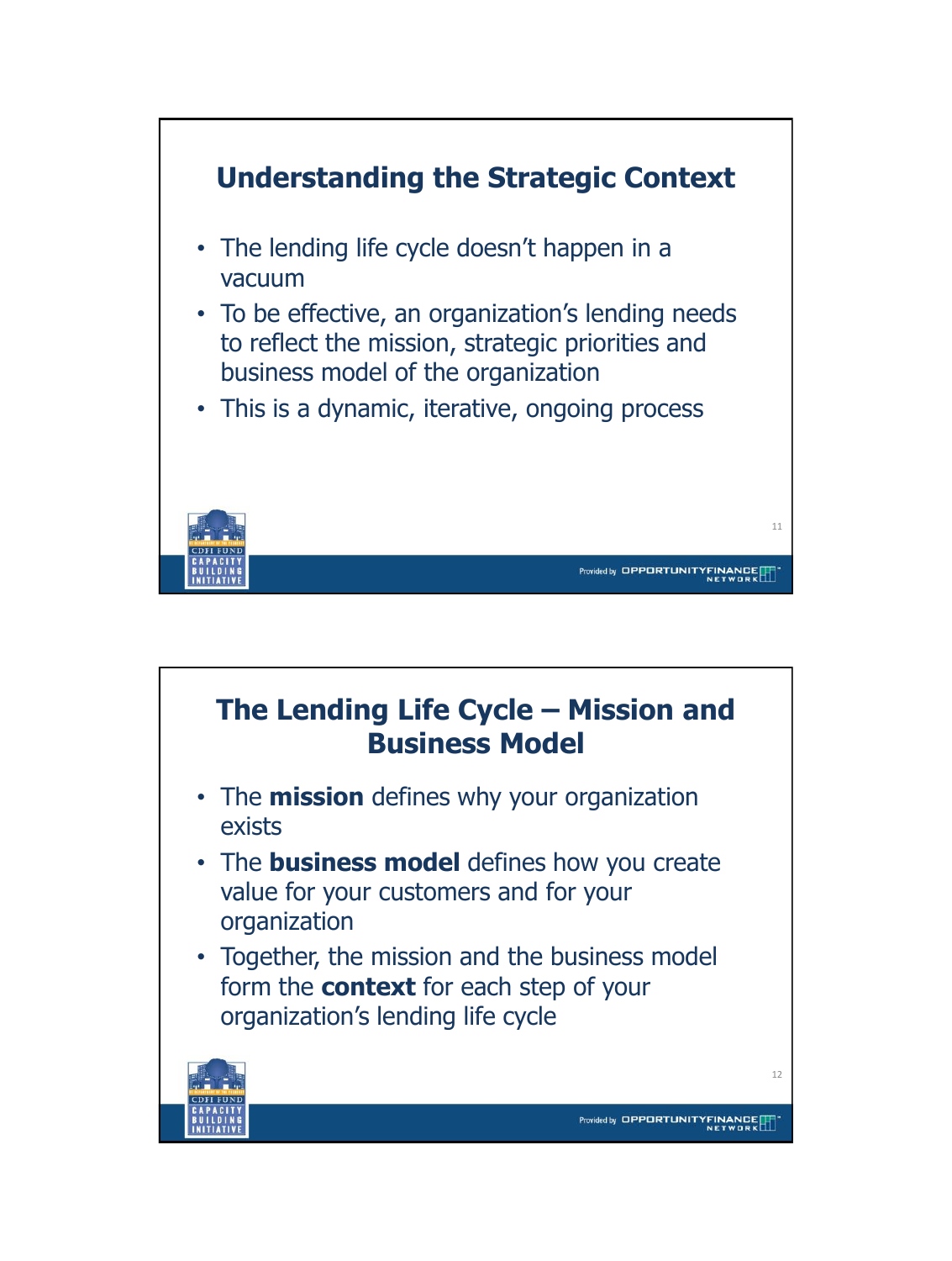

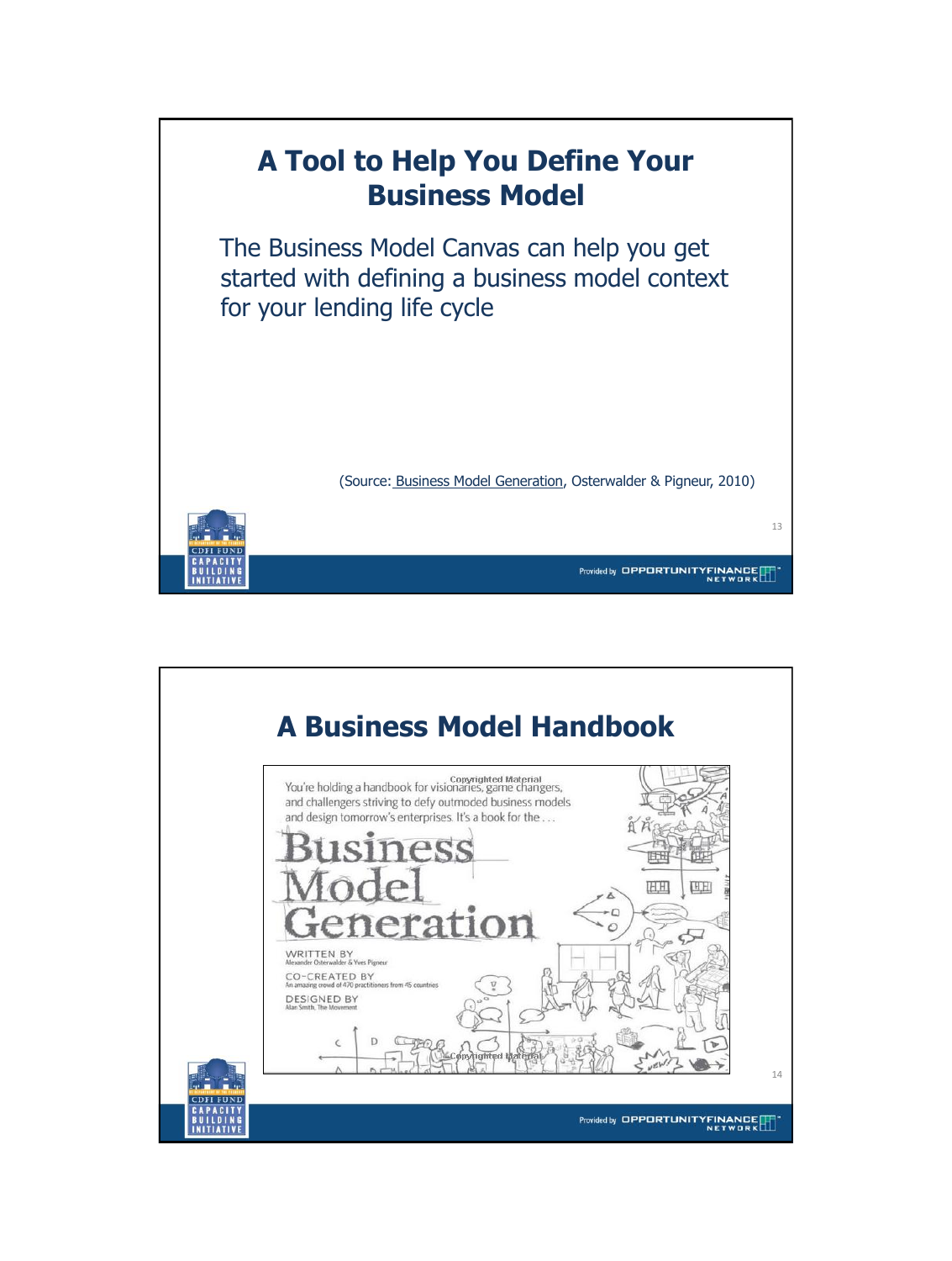

# **Some Business Model Questions to Ask Yourself**

- Who are your most important customers and why?
- What do you offer them that is special, what is your competitive advantage in the marketplace?
- What loan, depository, or development products do you offer that offer value to your most important customers and drive them to you?
- Who are your most critical partners needed to attract and retain the customers you want?



16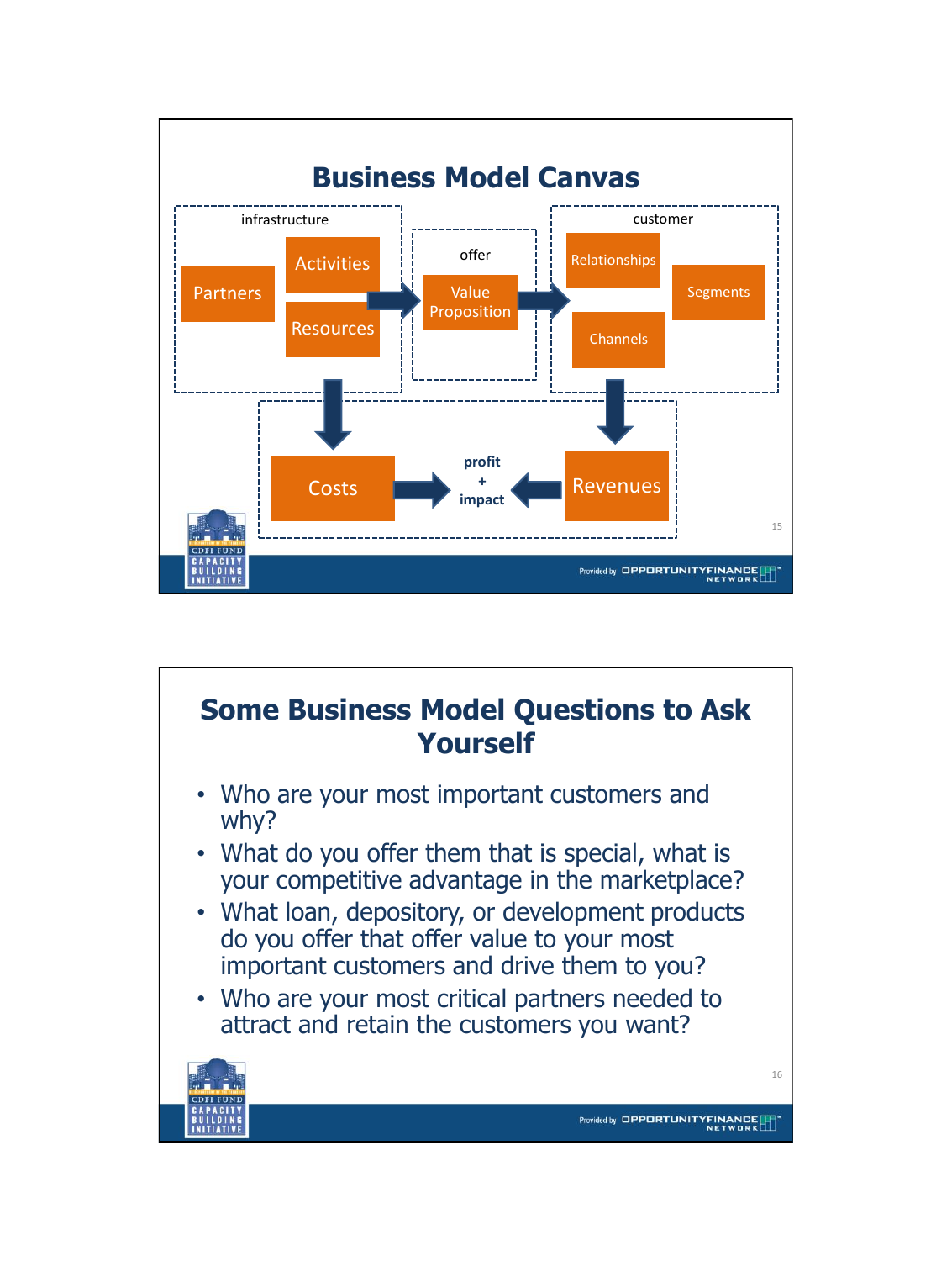

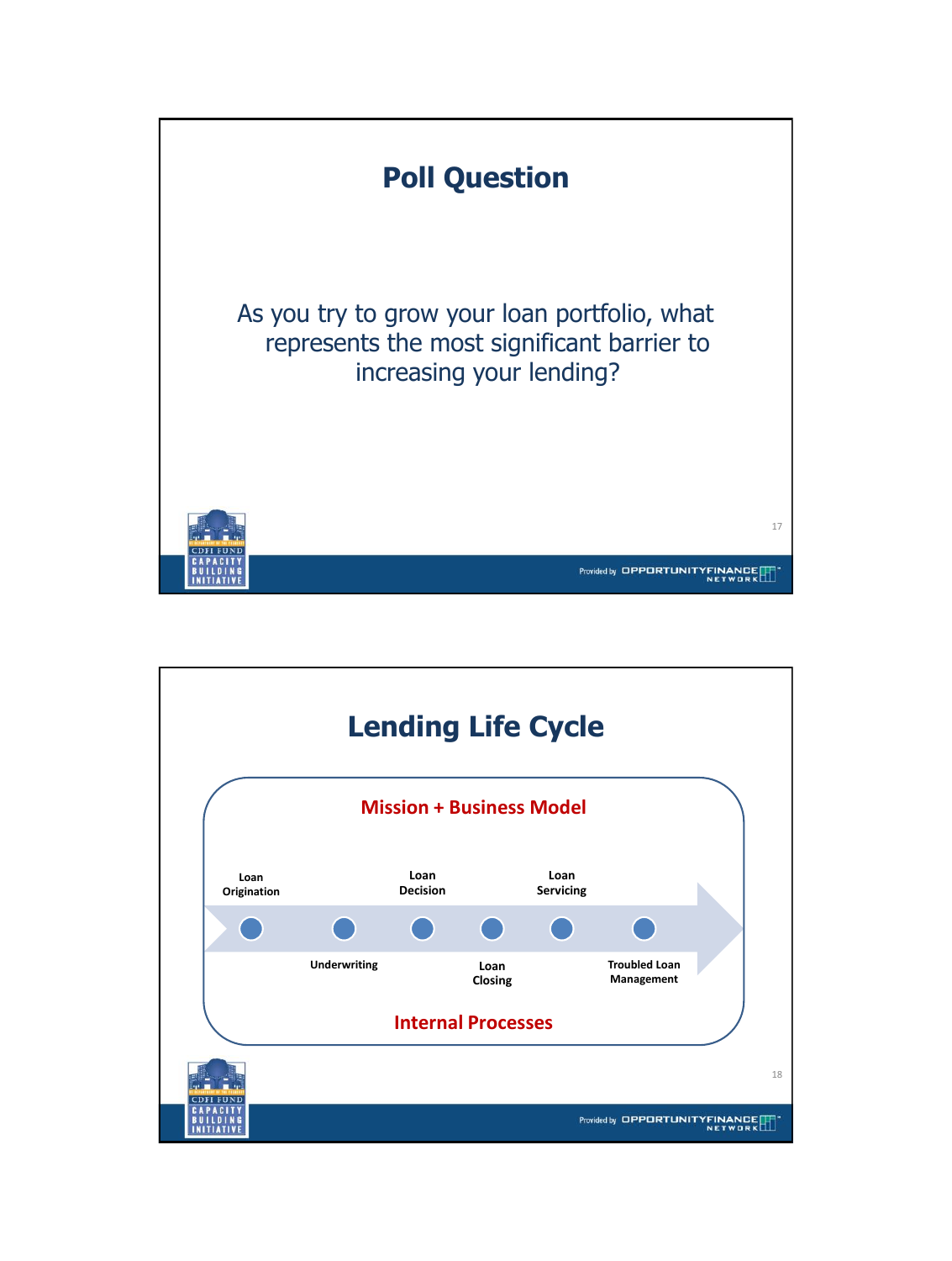

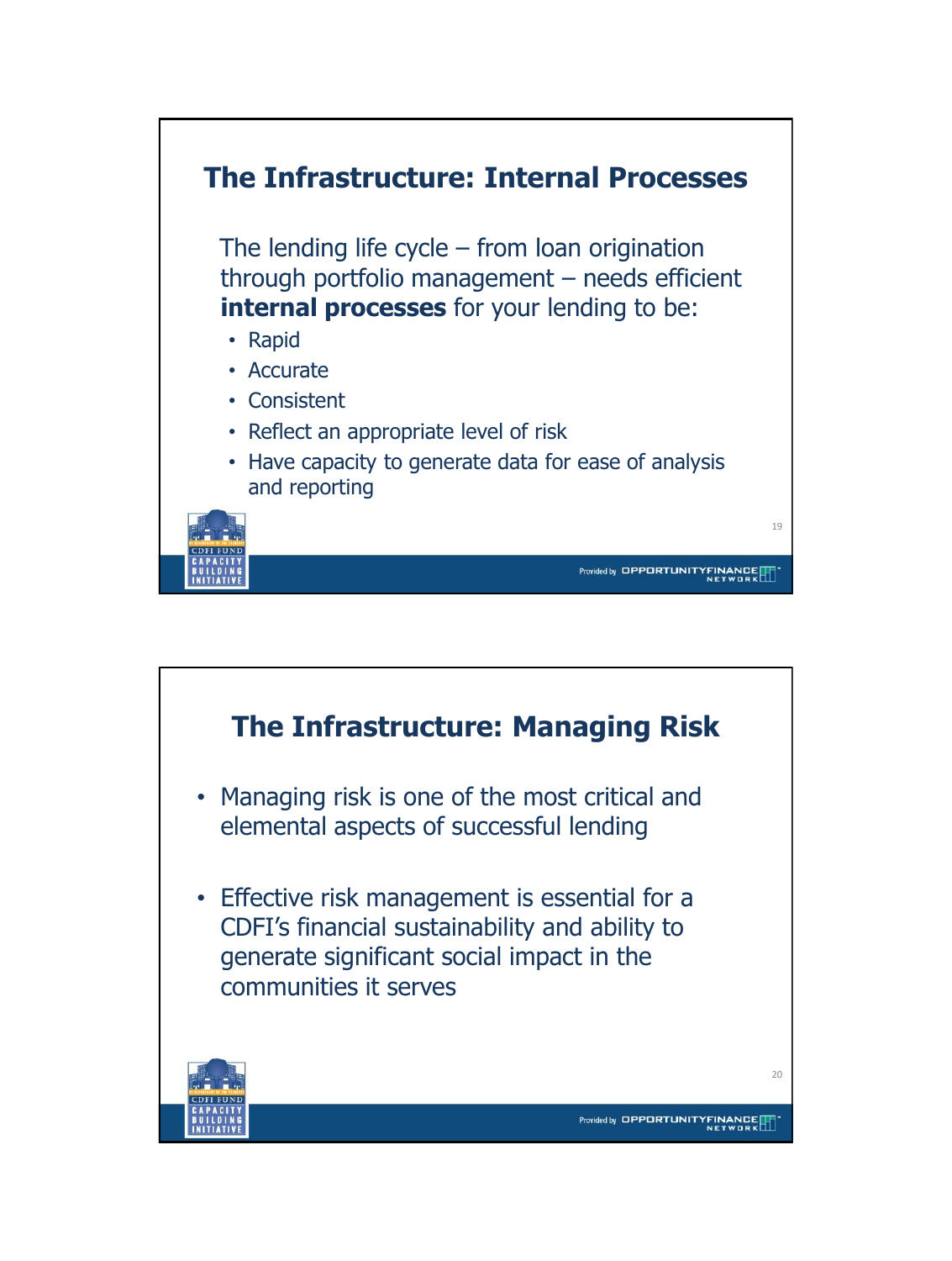

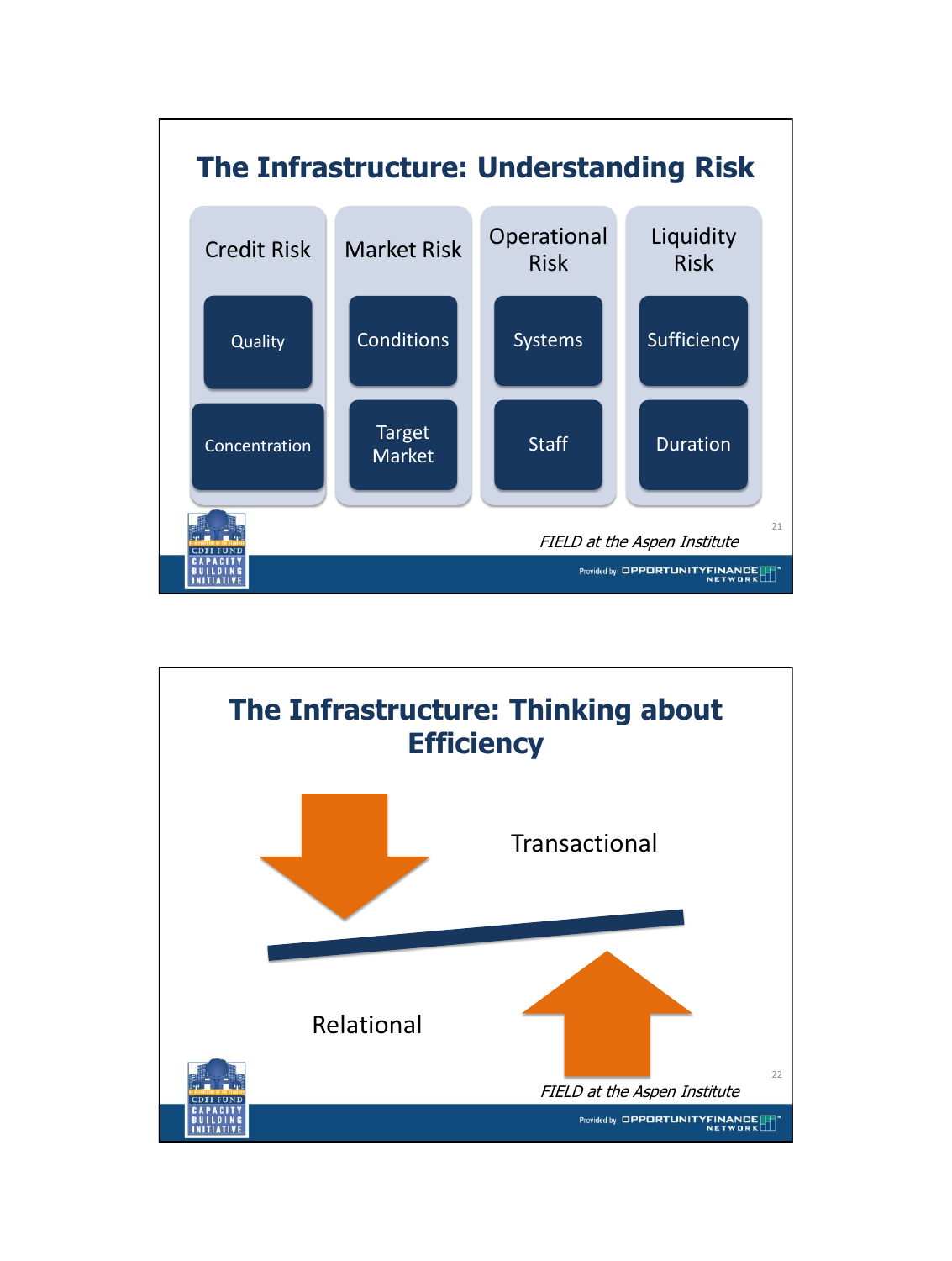

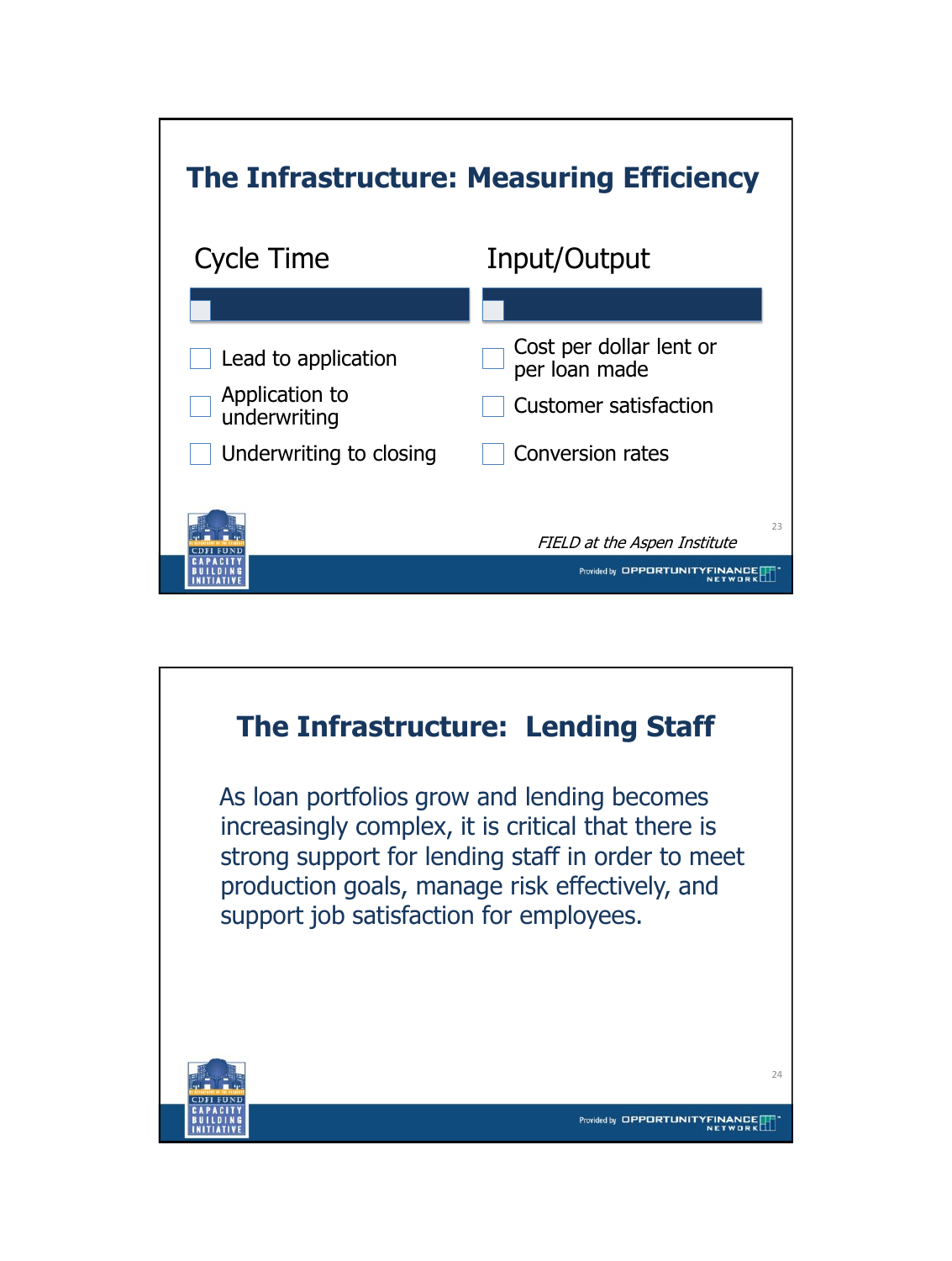

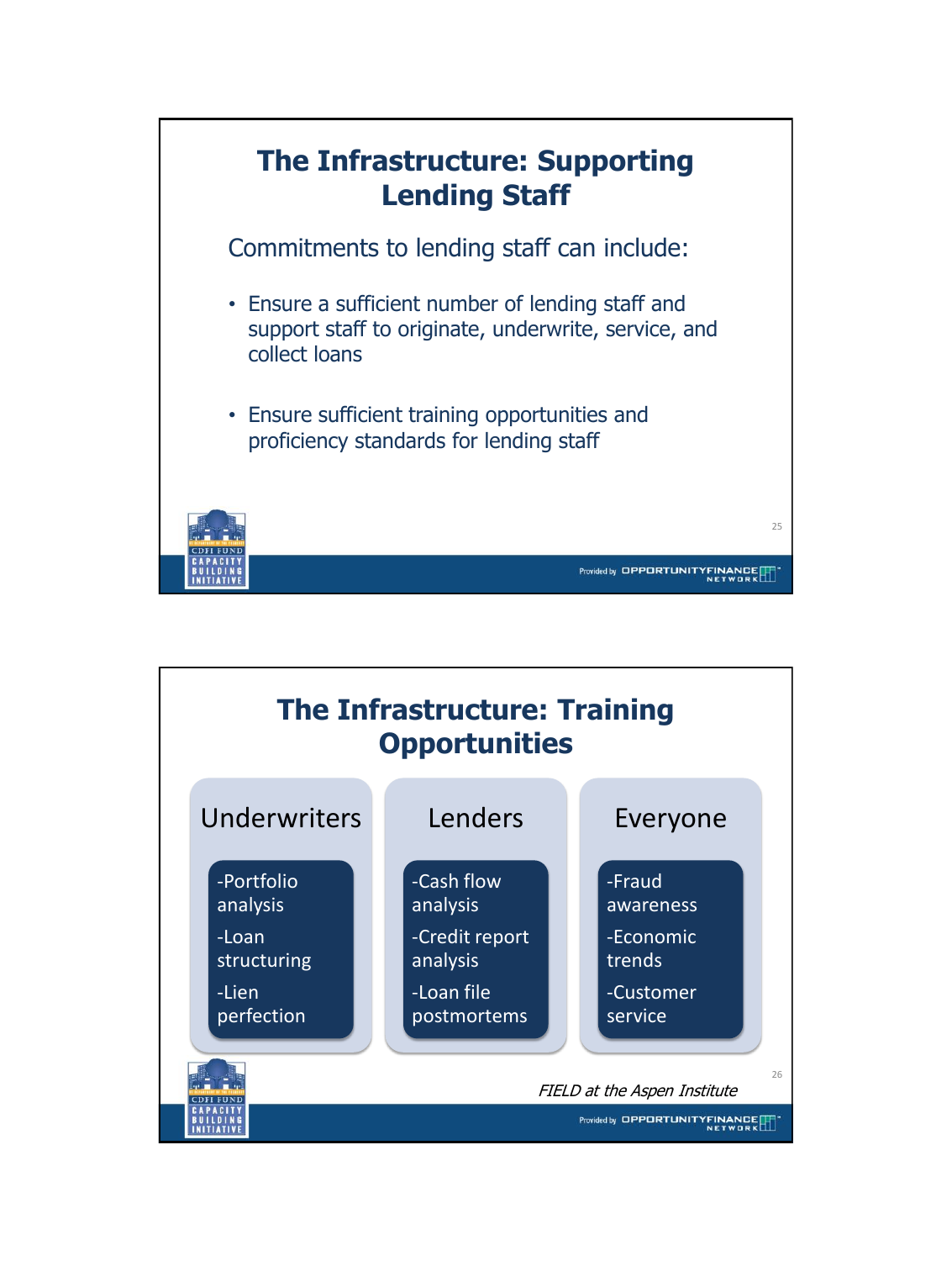

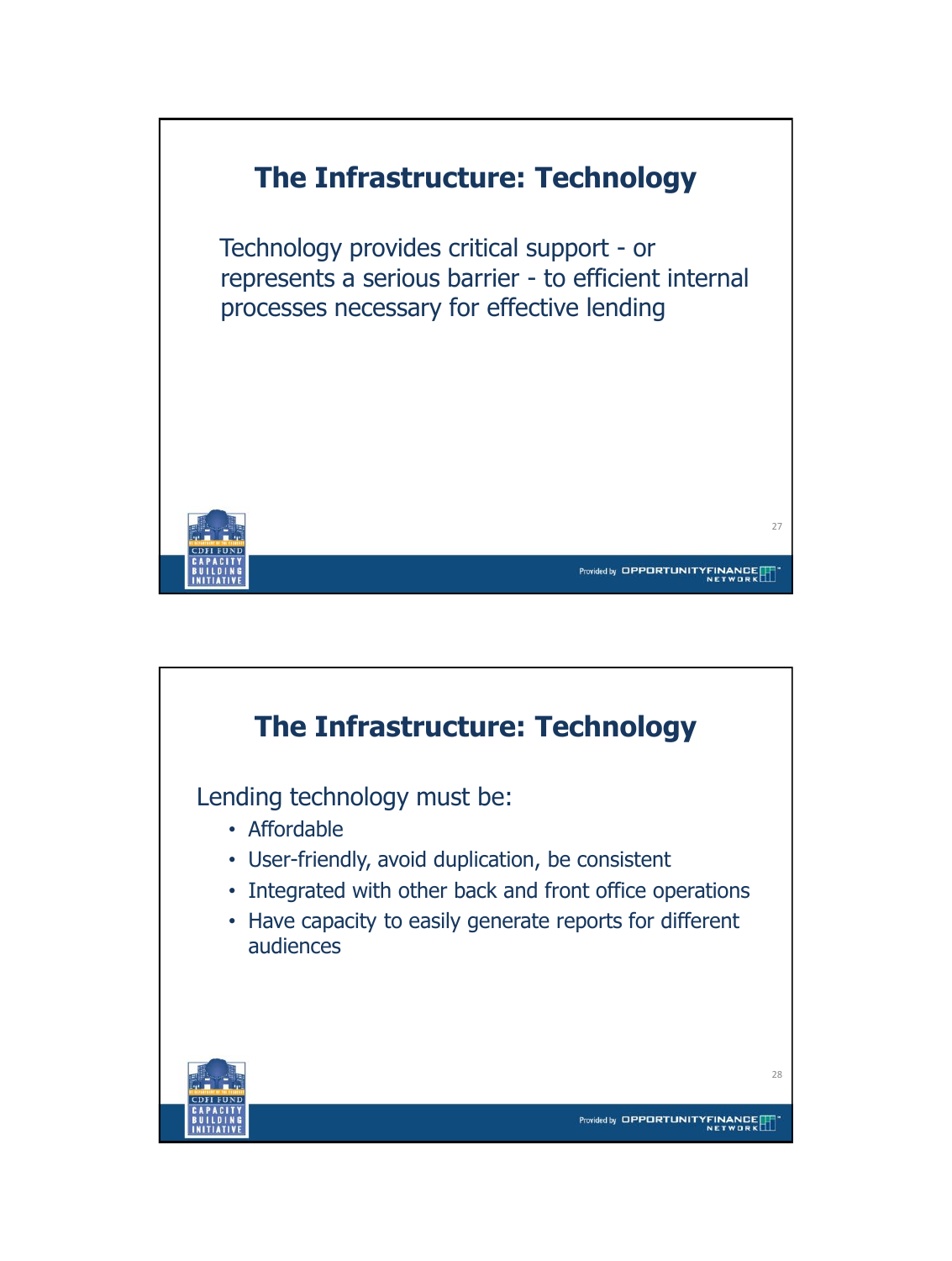

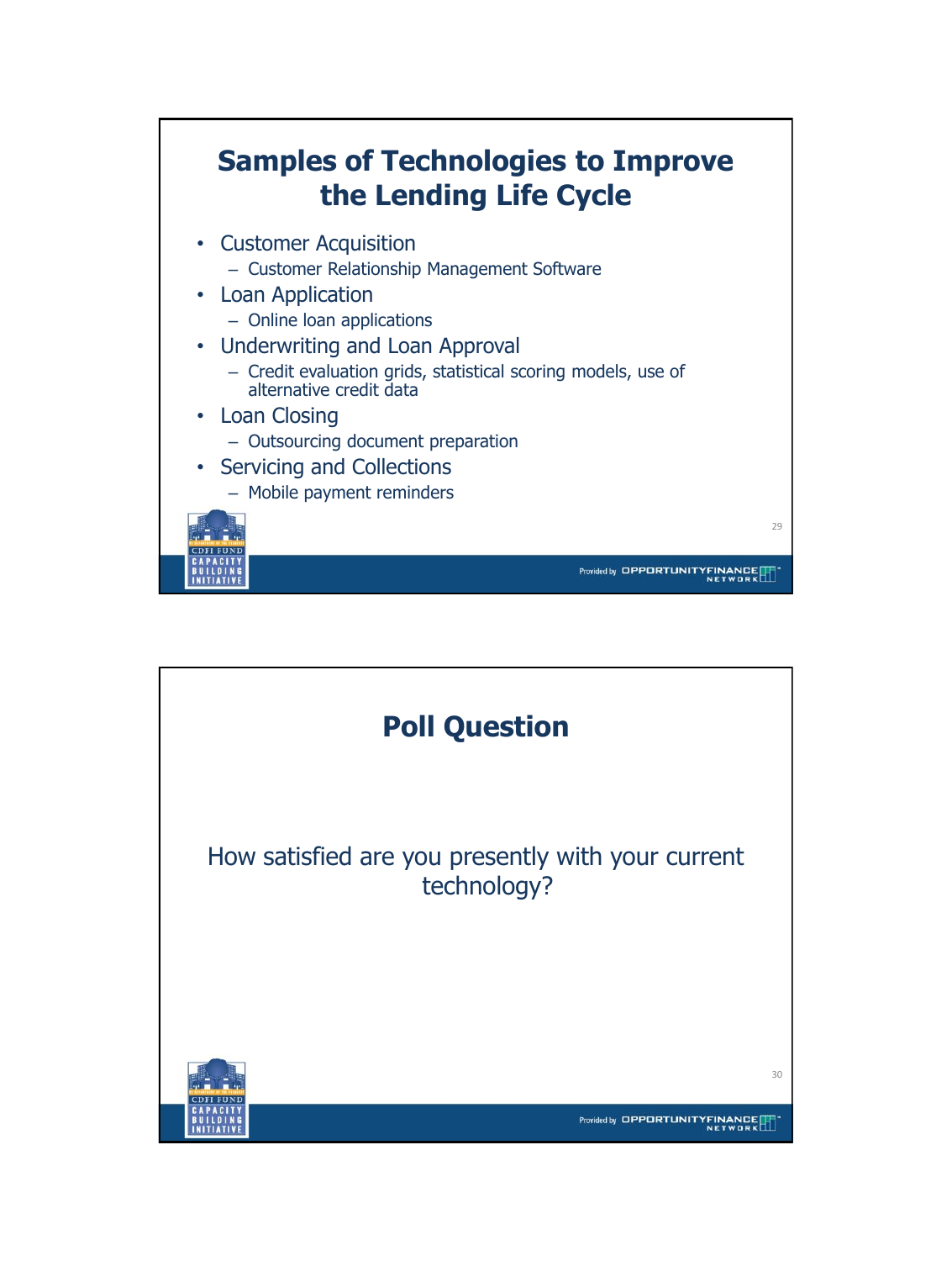

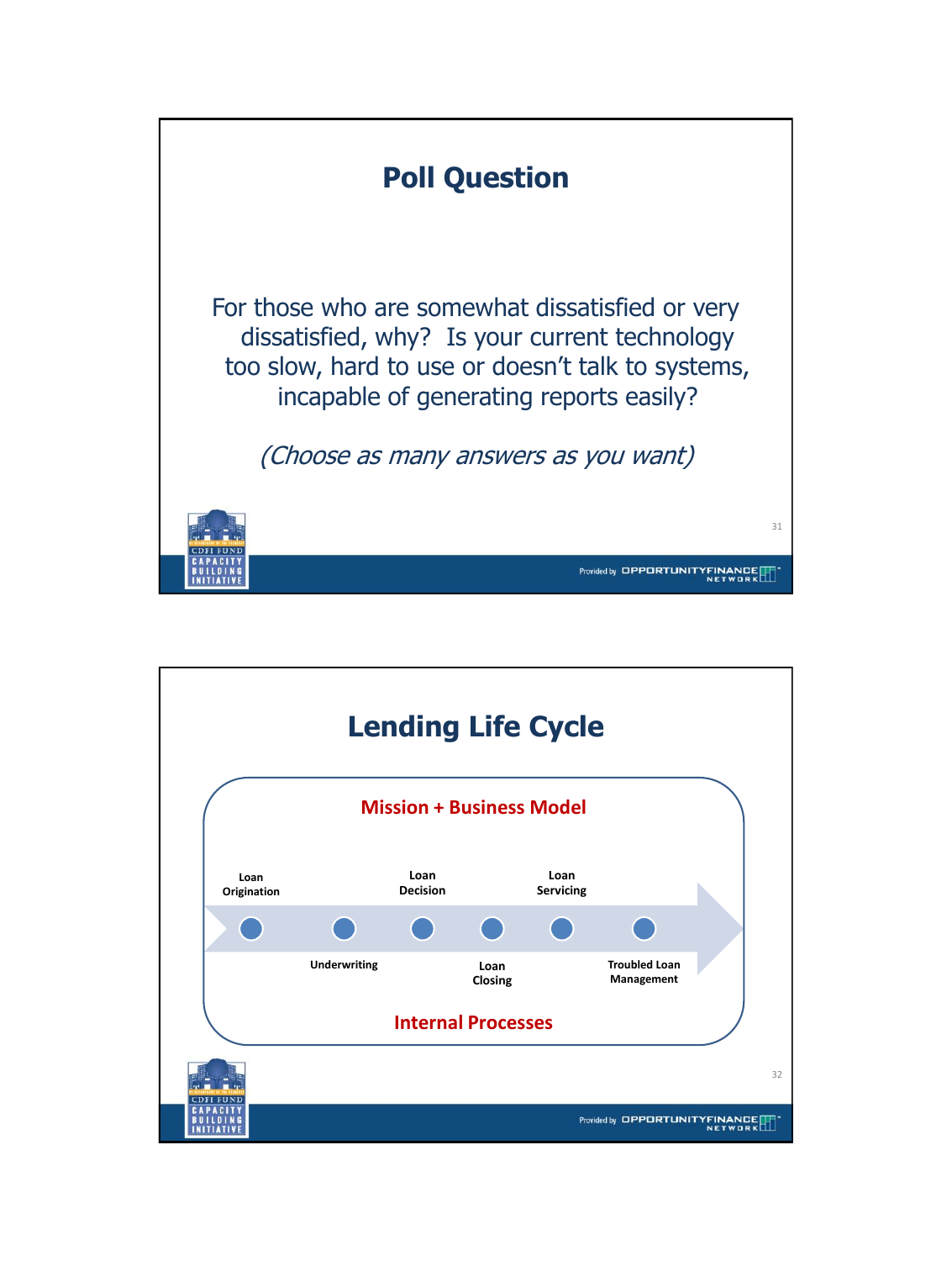

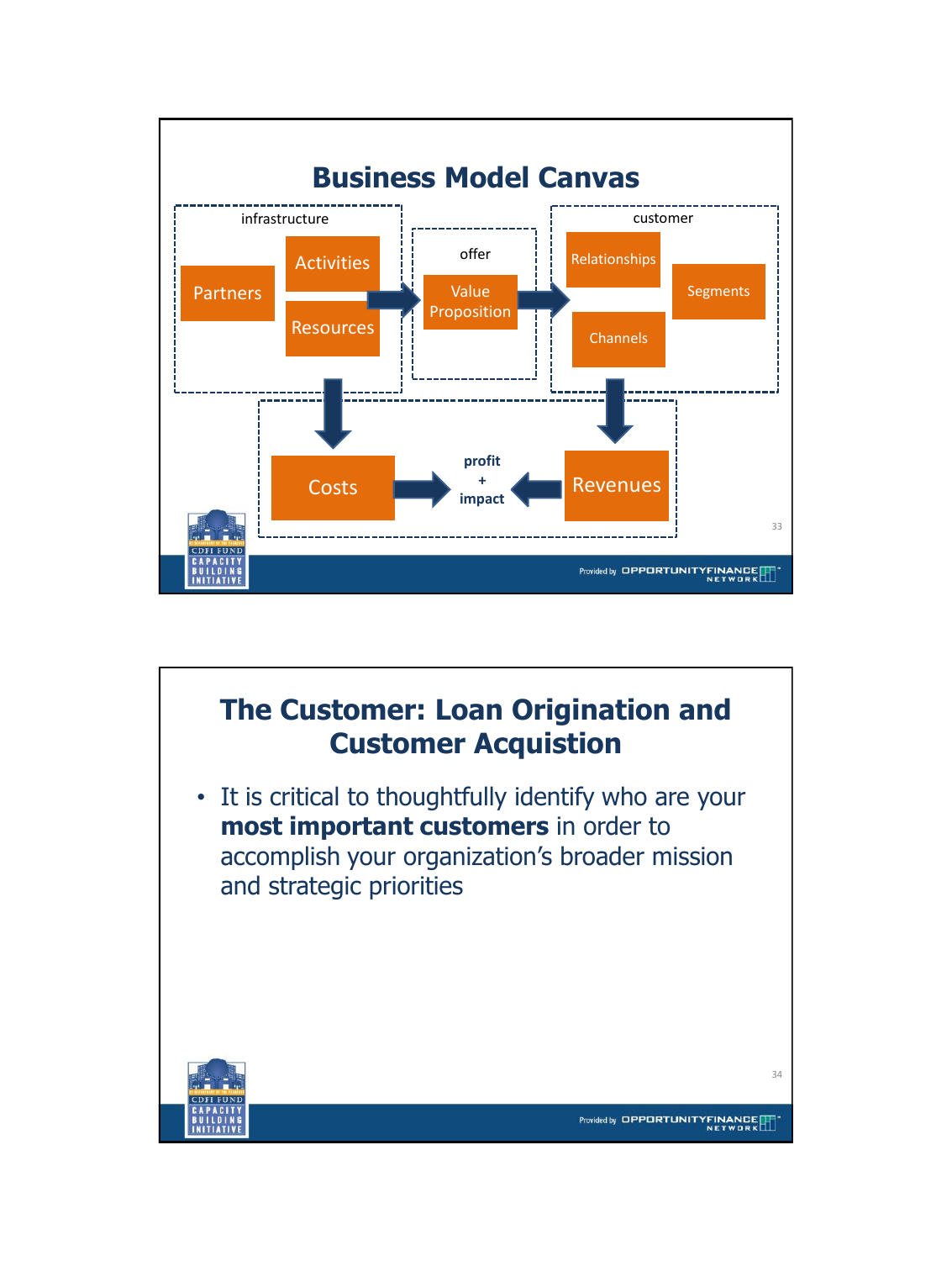

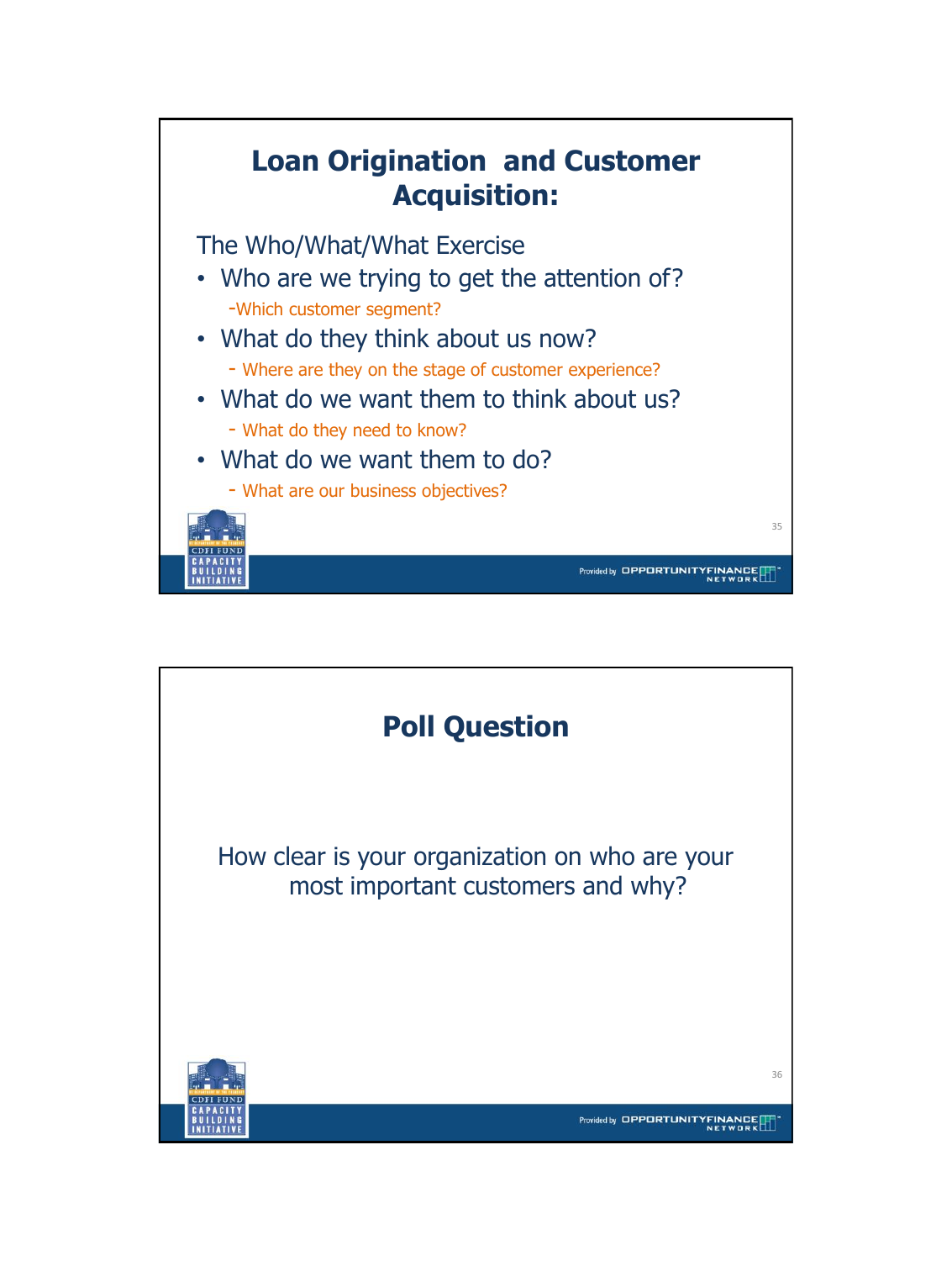

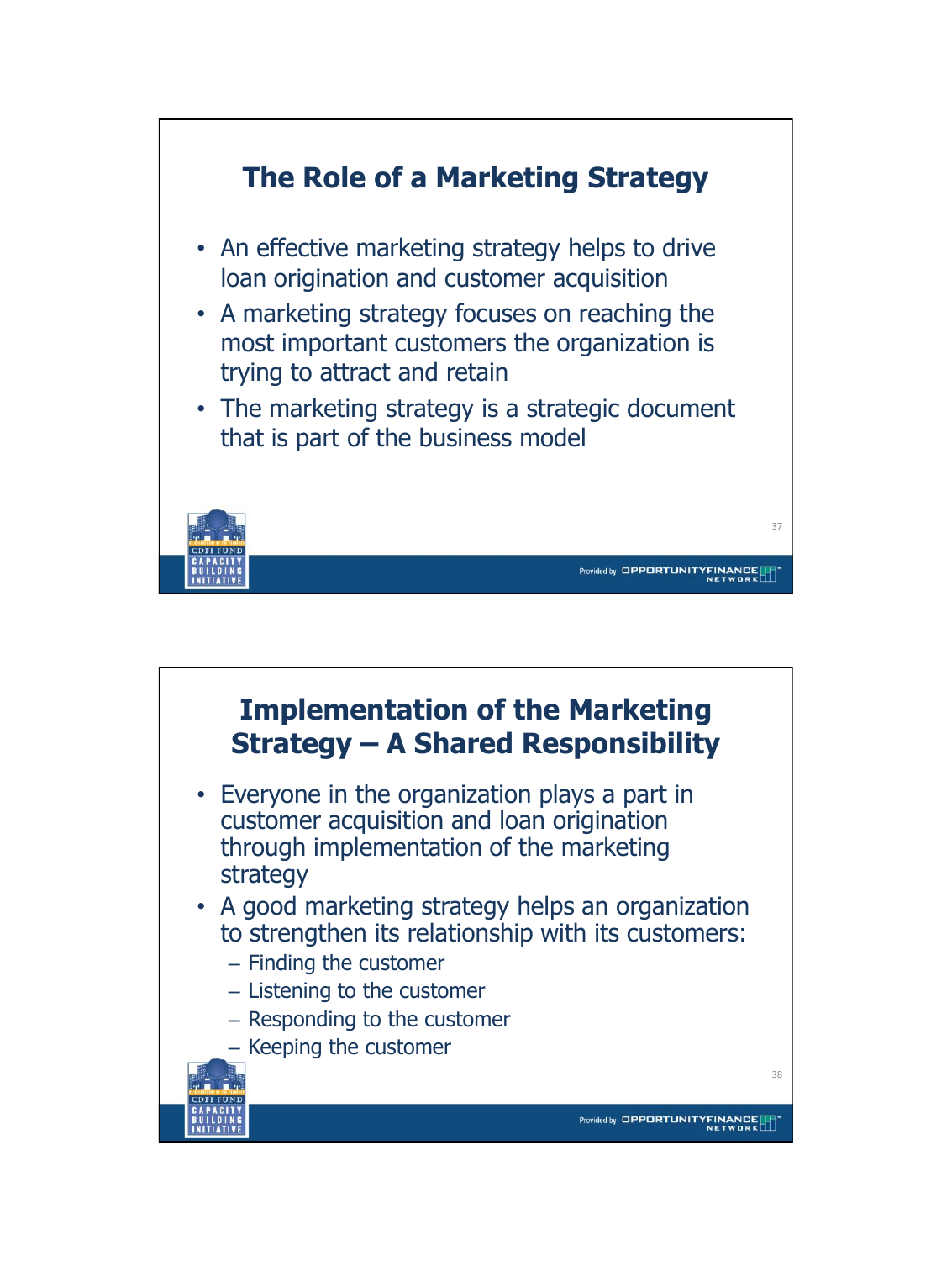

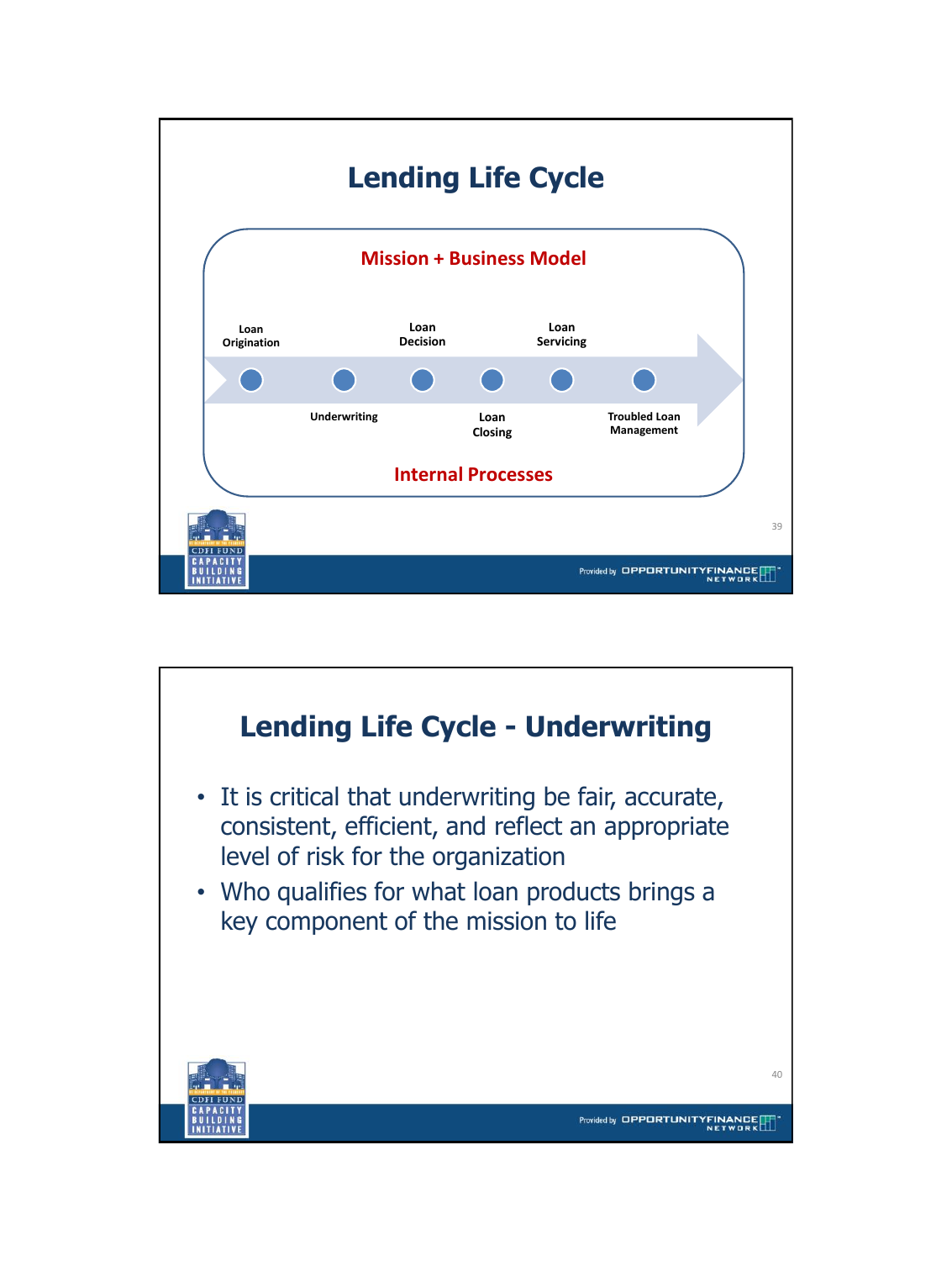

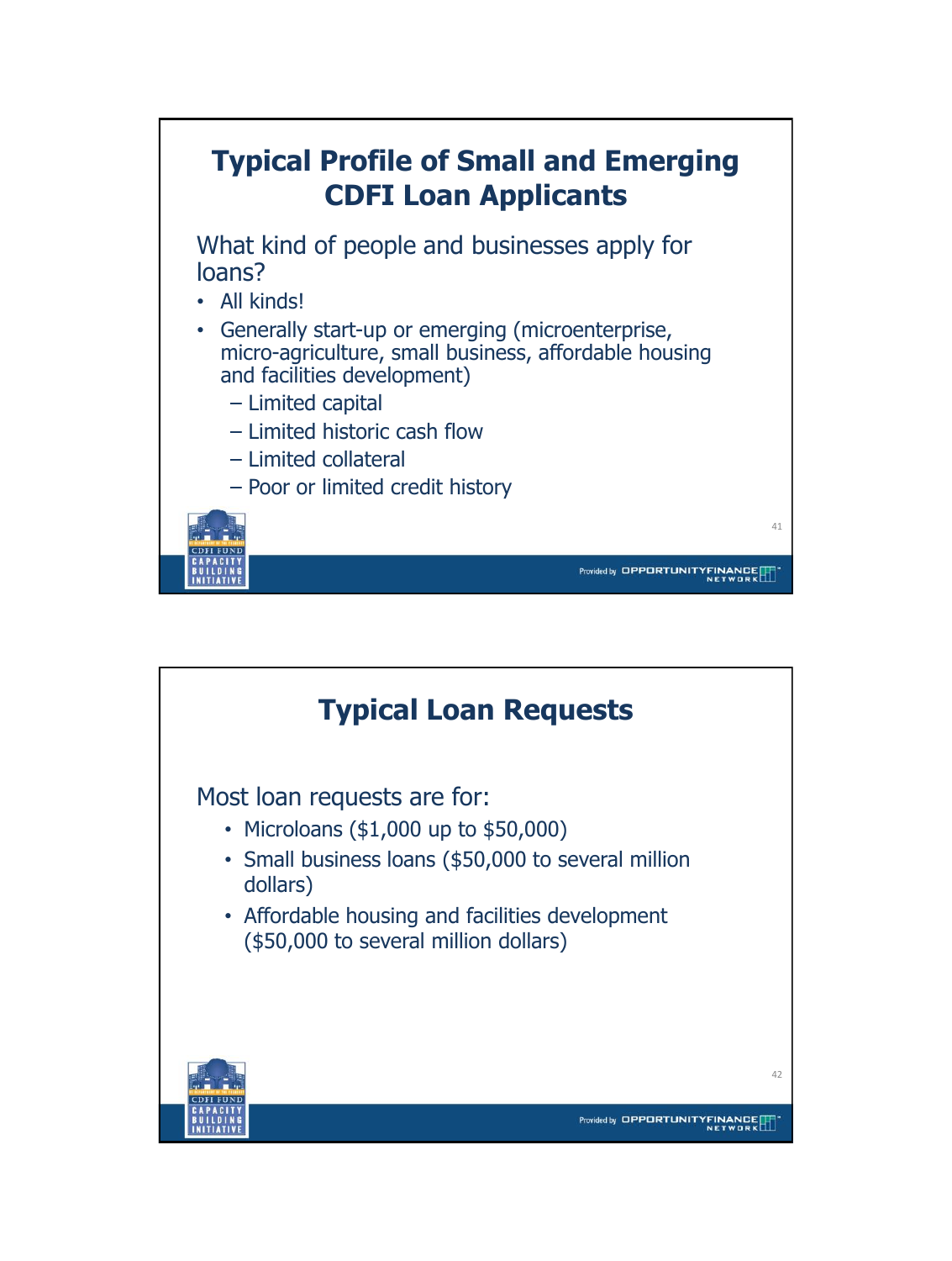

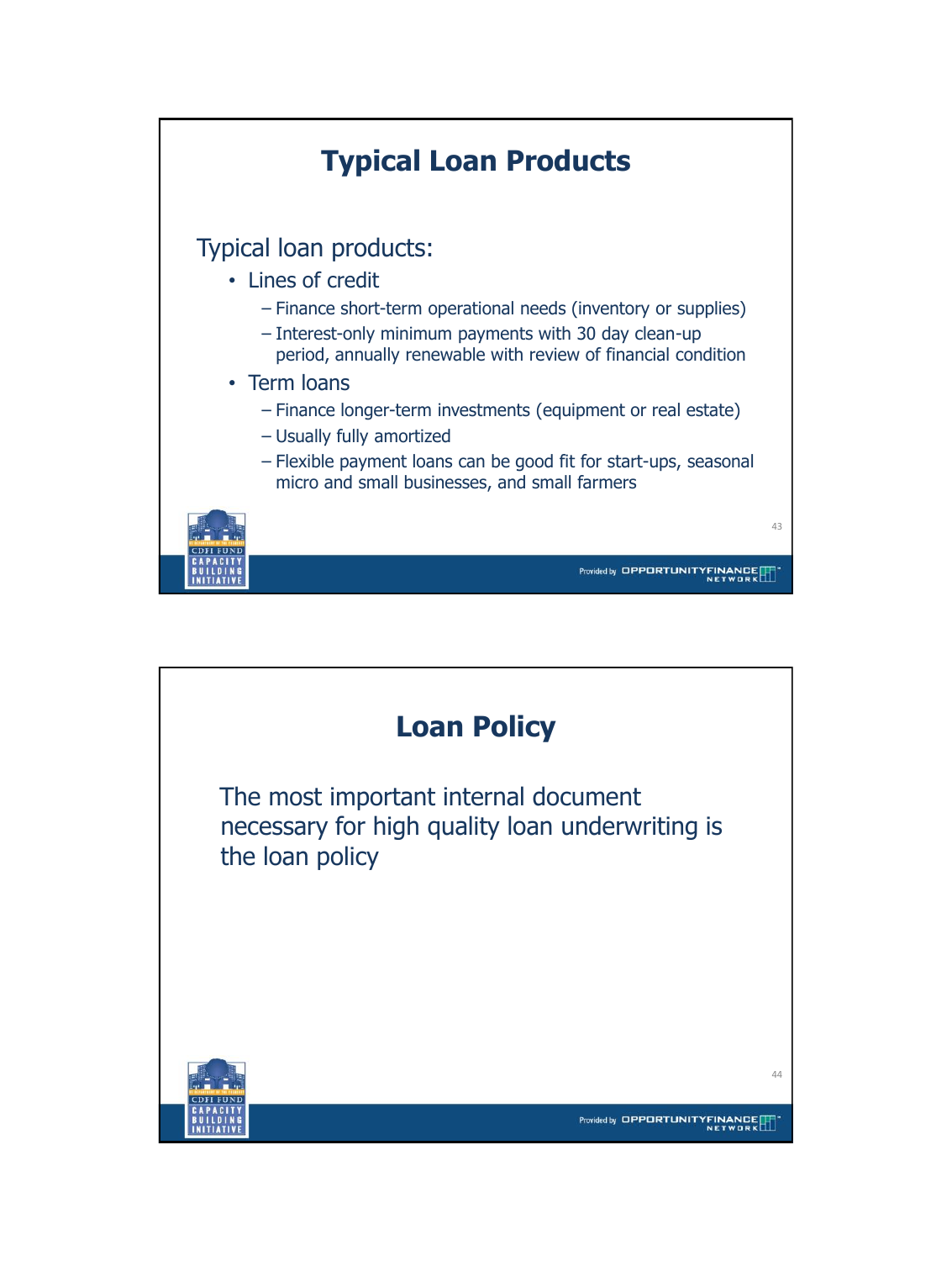

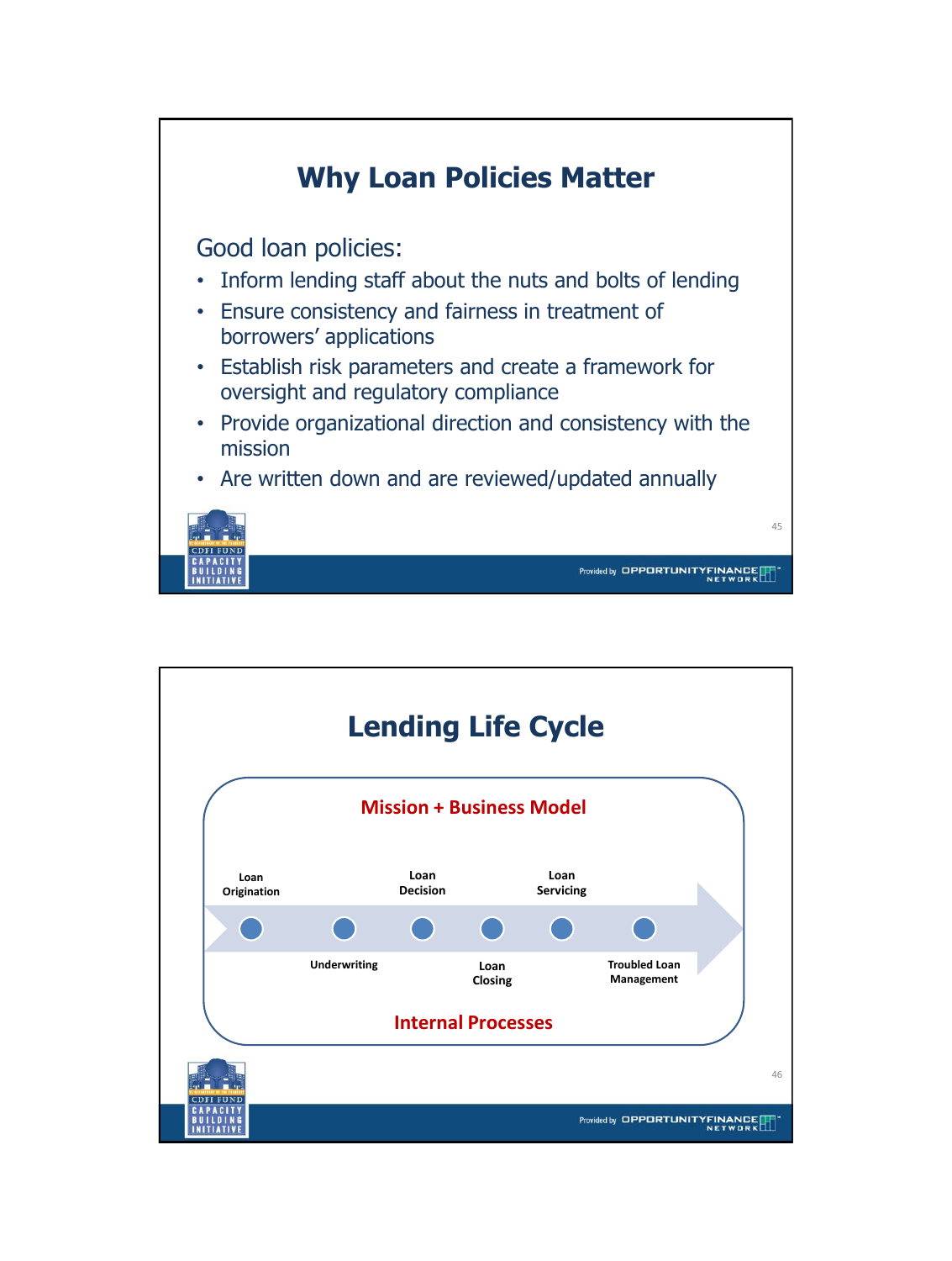

## **Loan Decision Process**

The **underwriting phase** should be reflective of the loan officers' expertise, guidance in the policies and procedures, and an iterative vetting process. Once loans are at the **loan decision** stage, there should be sufficient infrastructure to support loan approvals, approvals with exceptions, and denials.



48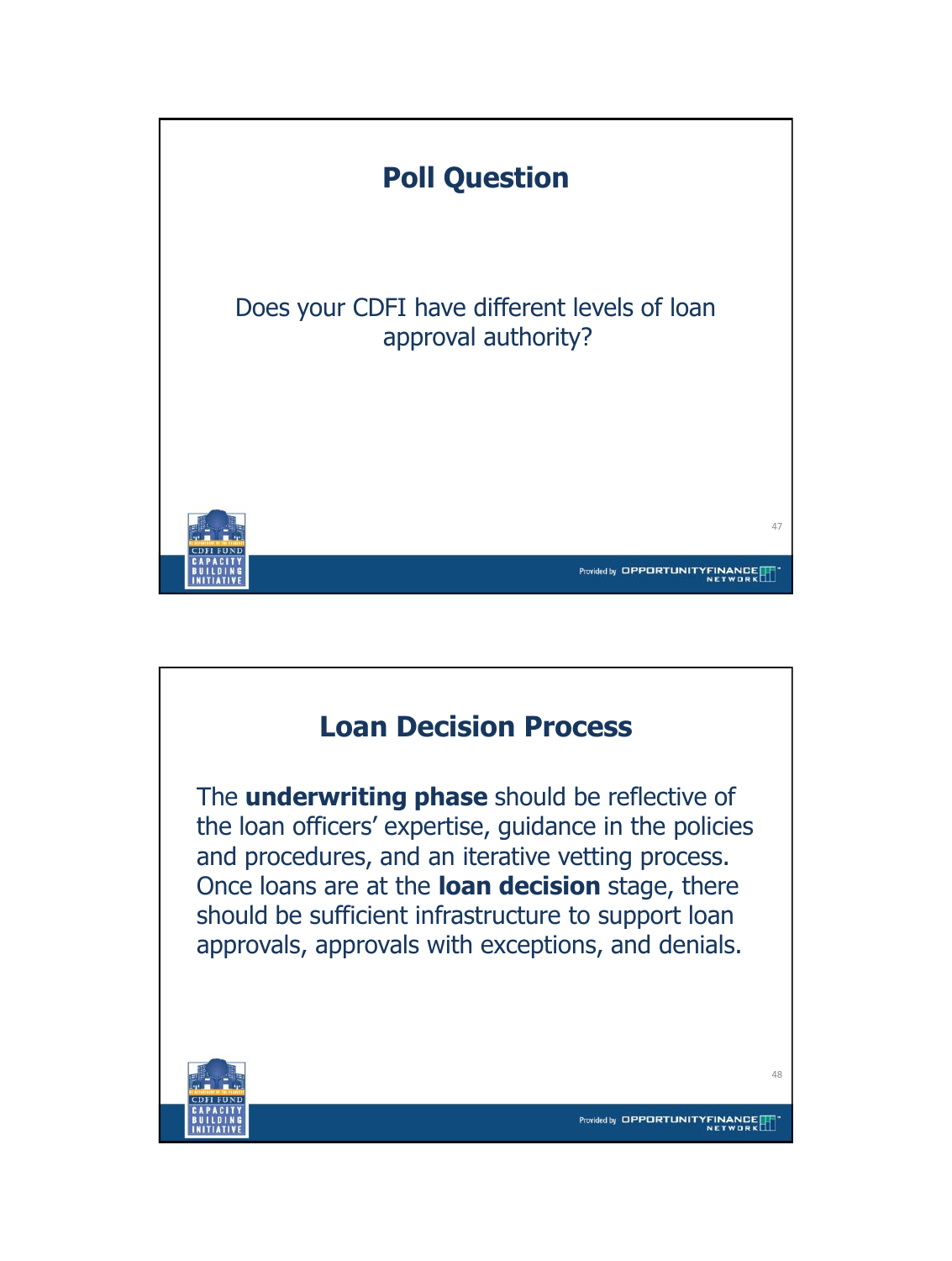

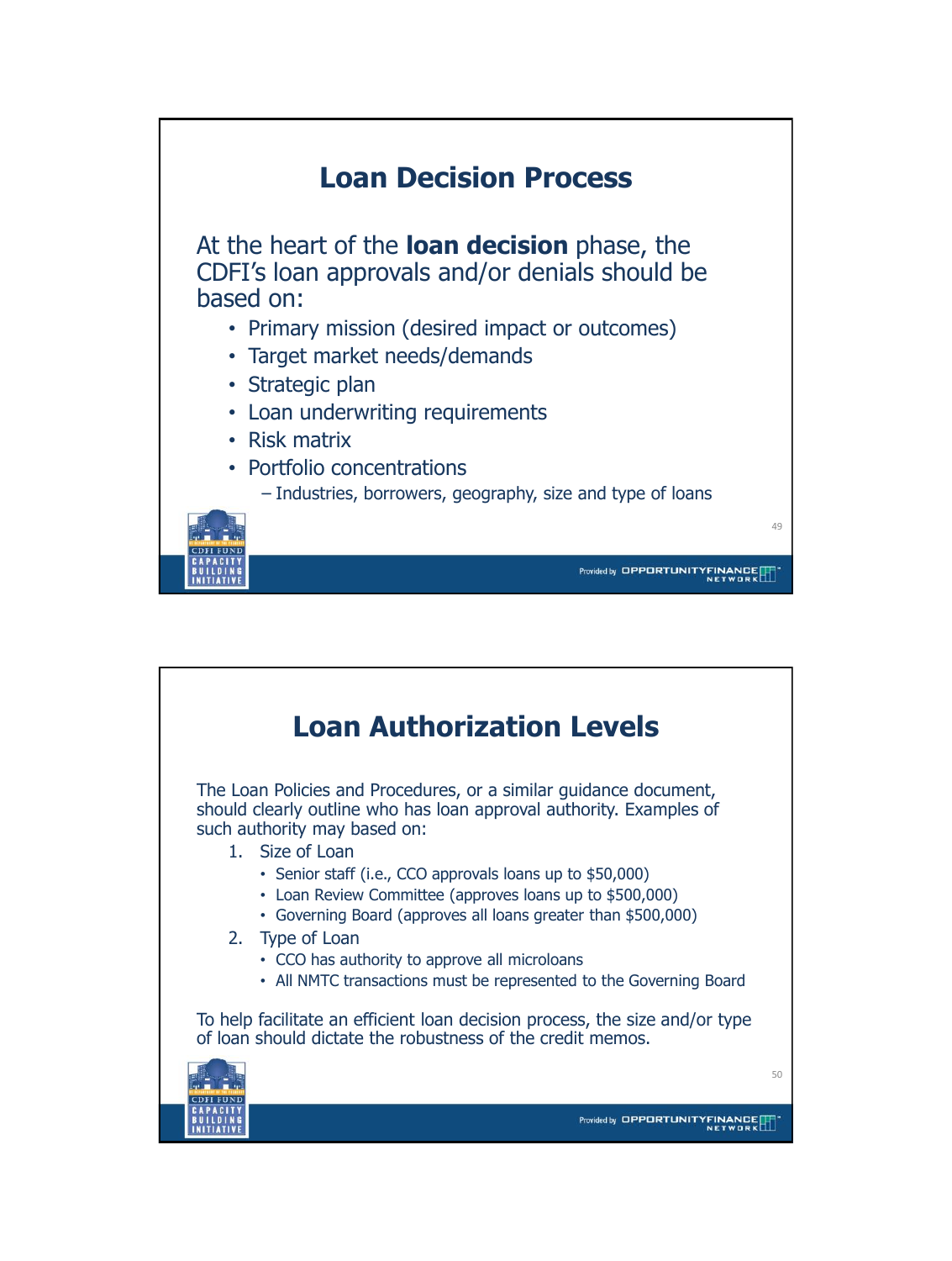

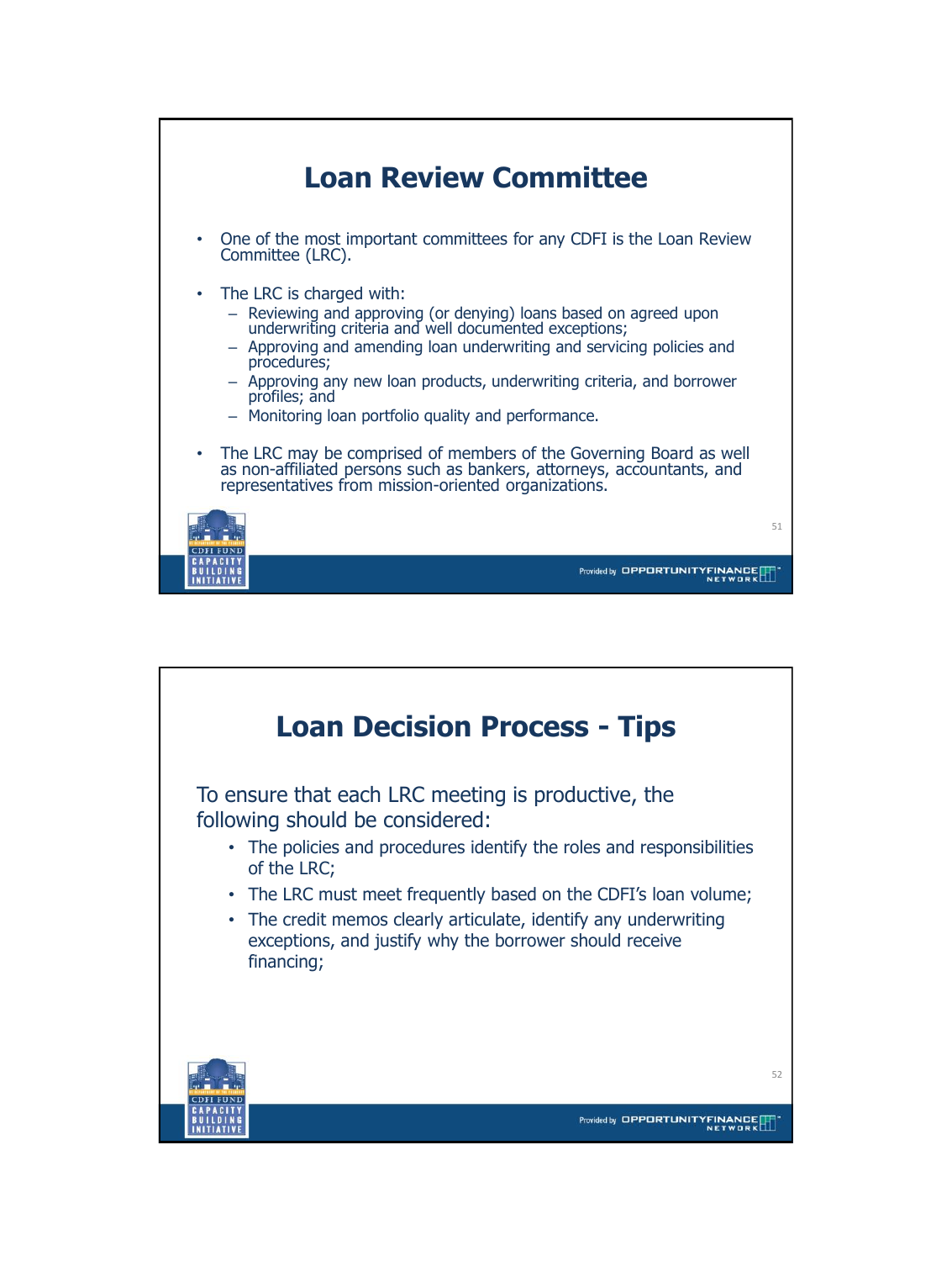

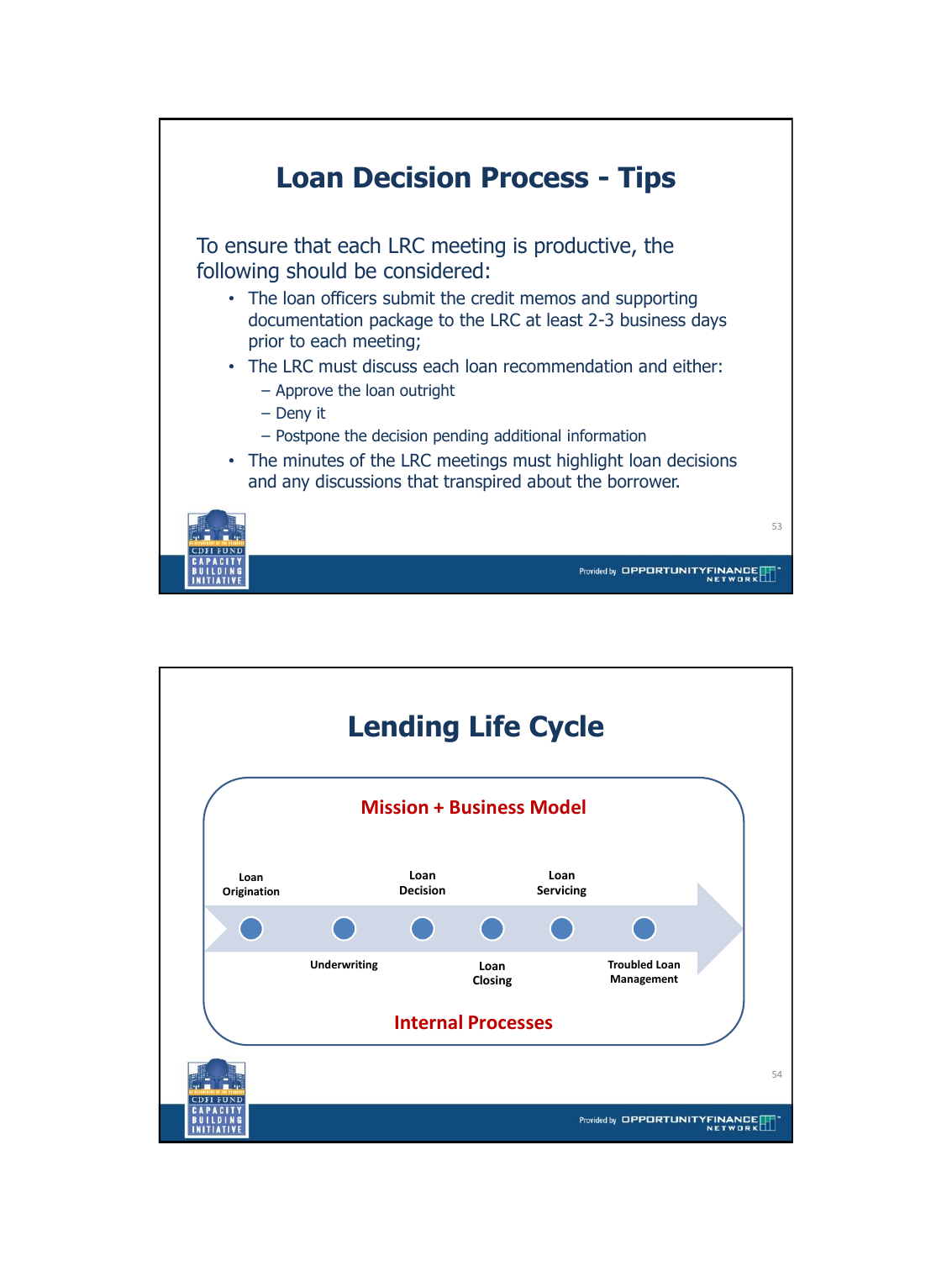

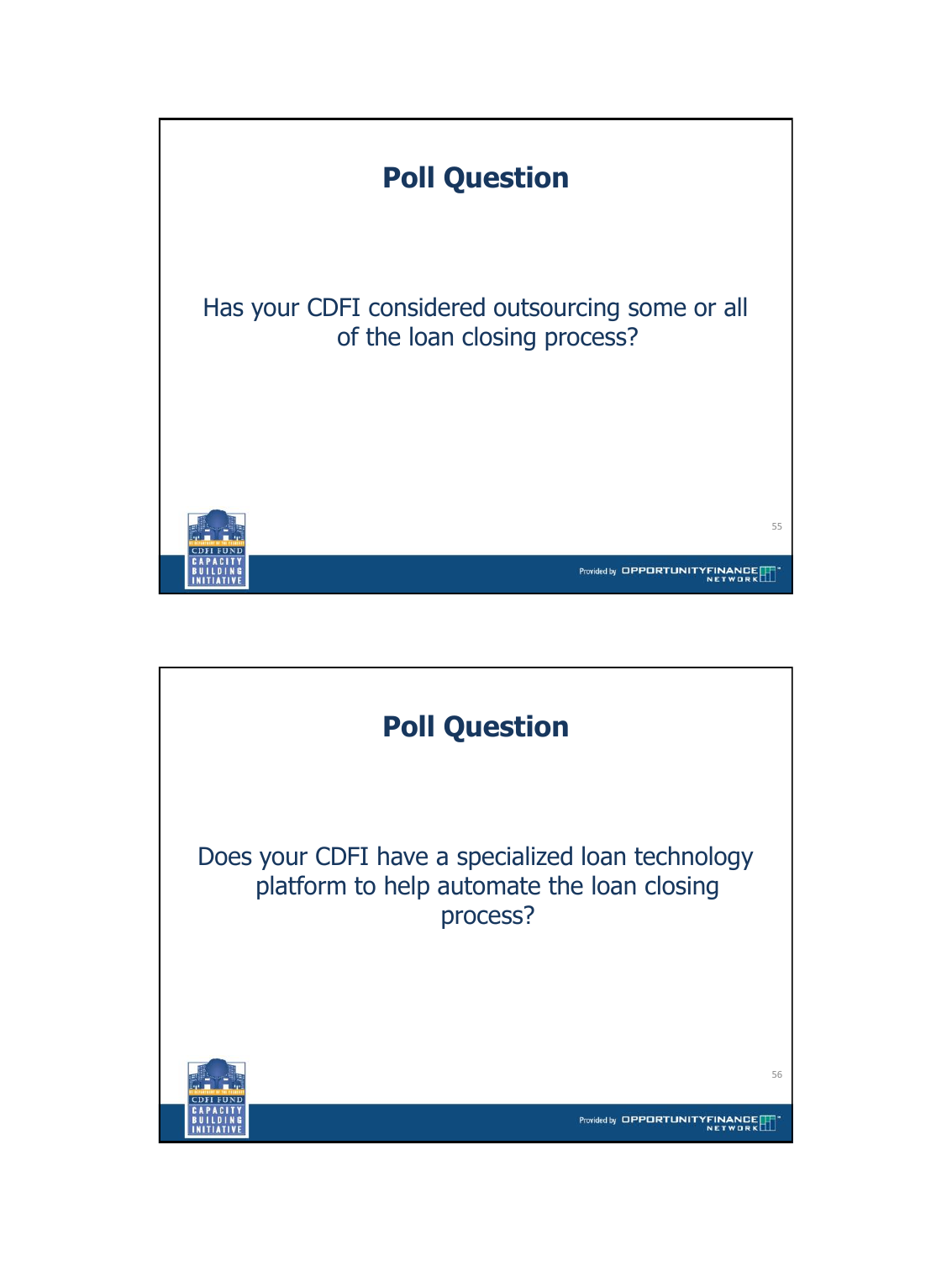

![](_page_28_Picture_1.jpeg)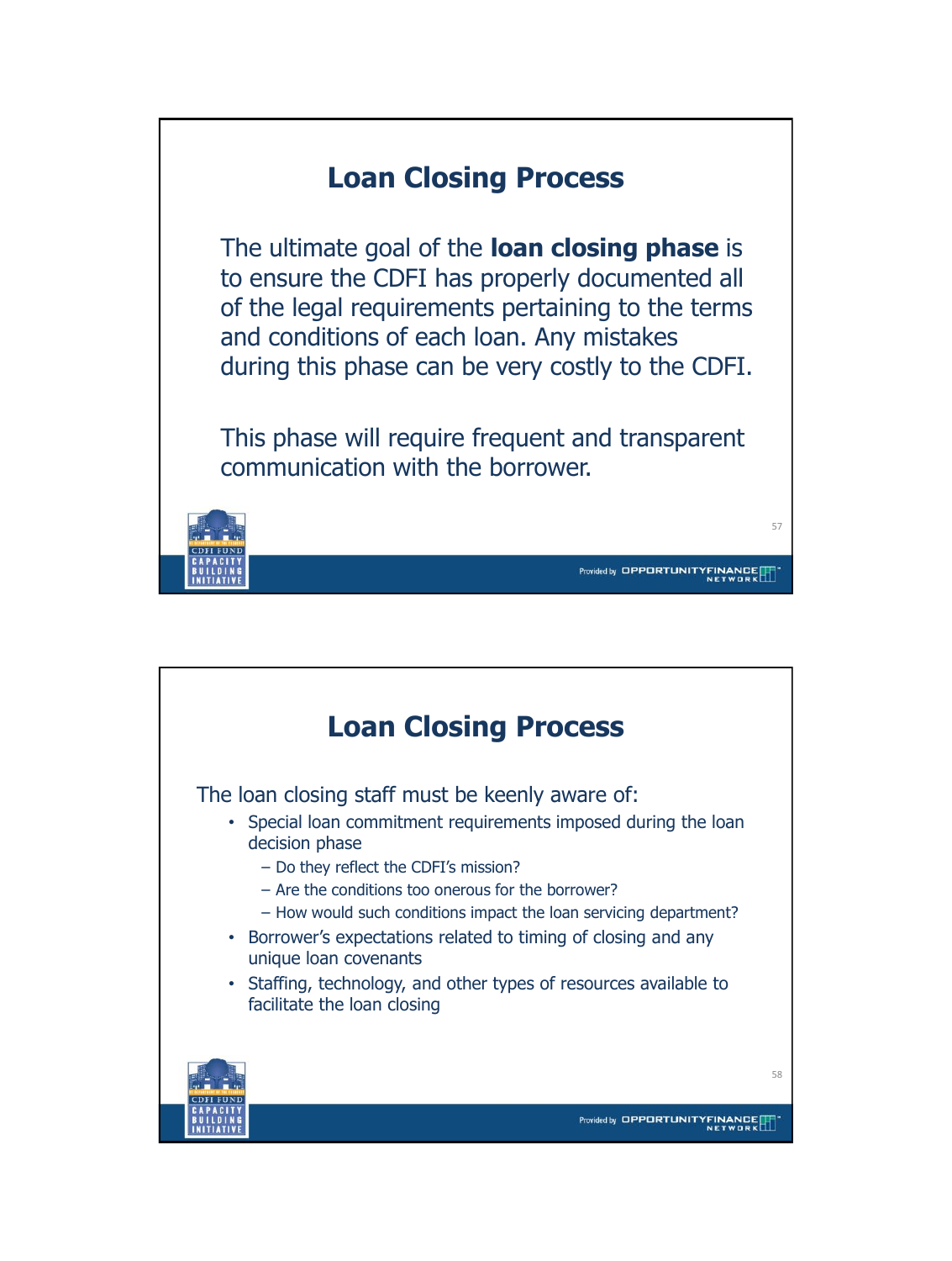![](_page_29_Picture_0.jpeg)

![](_page_29_Picture_1.jpeg)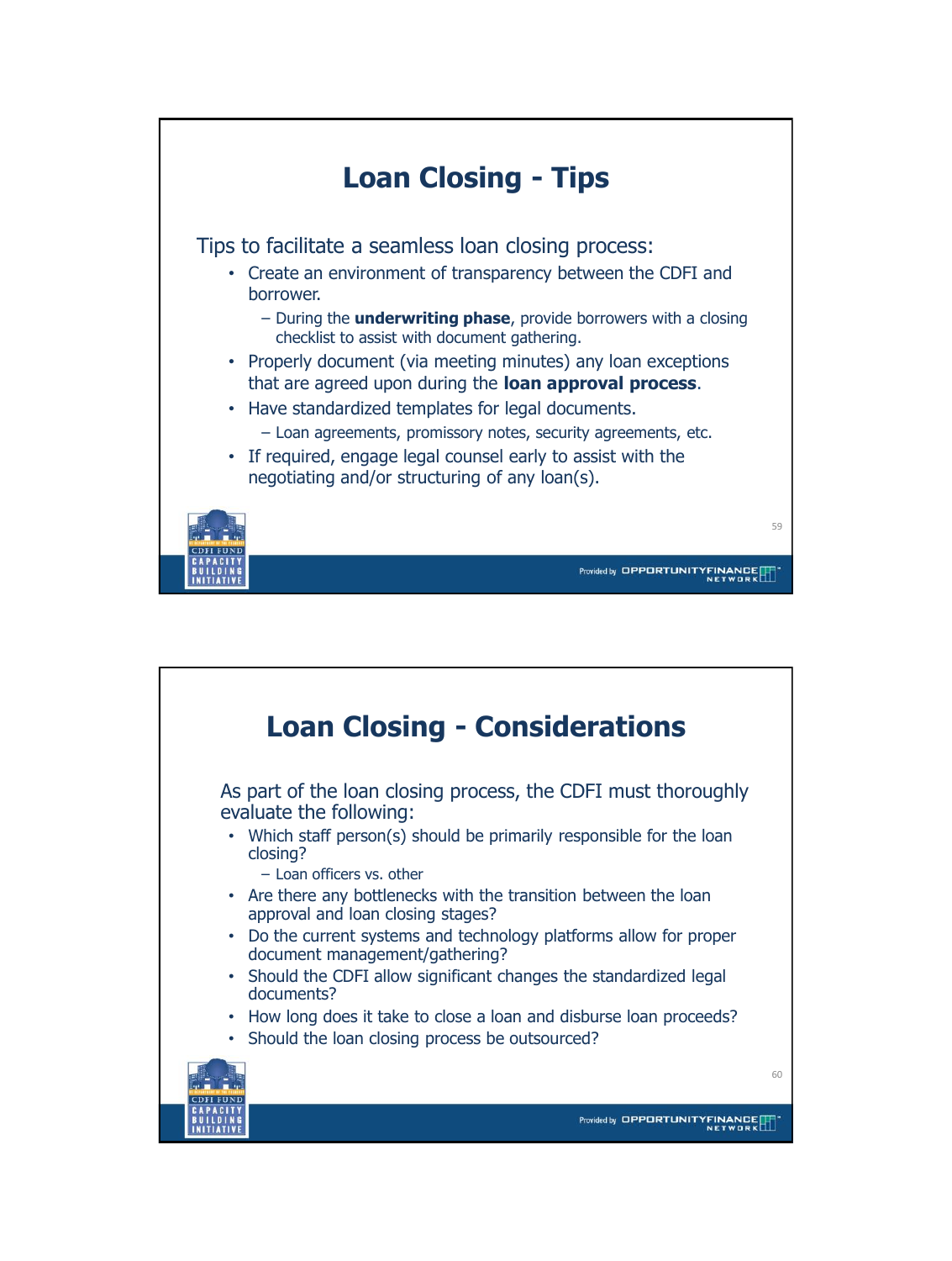![](_page_30_Picture_0.jpeg)

![](_page_30_Picture_1.jpeg)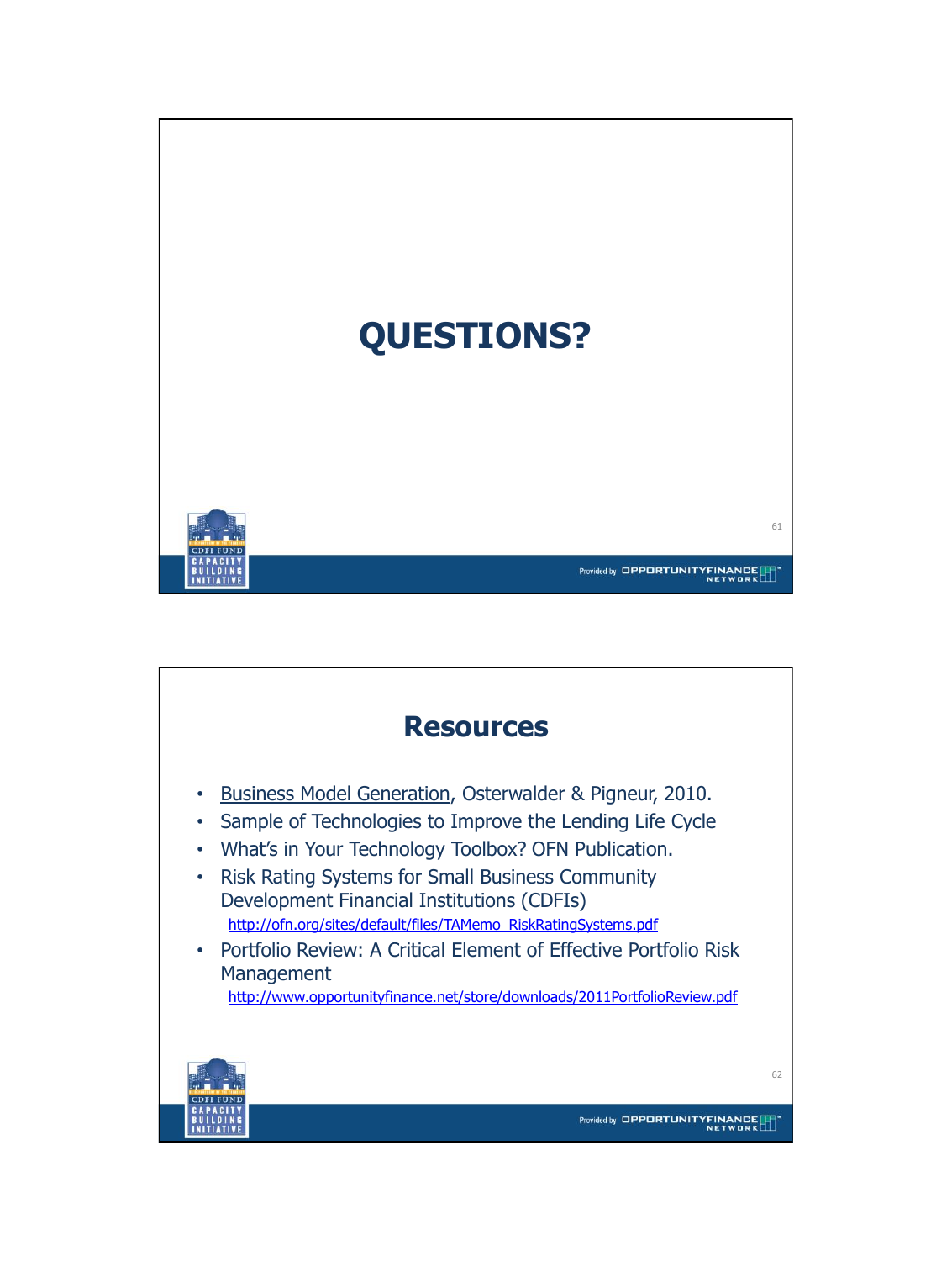![](_page_31_Figure_0.jpeg)

![](_page_31_Picture_1.jpeg)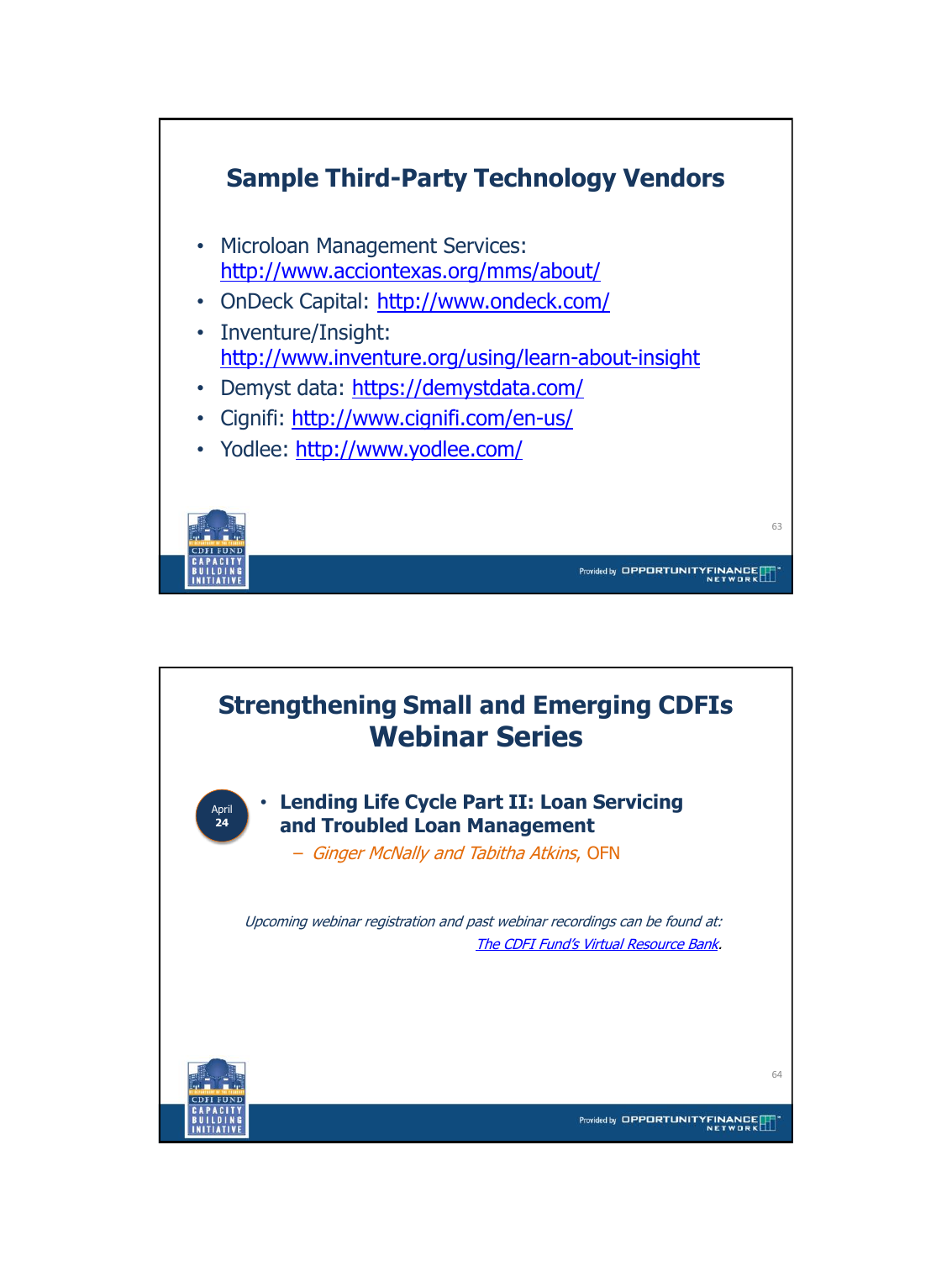![](_page_32_Picture_0.jpeg)

![](_page_32_Picture_1.jpeg)